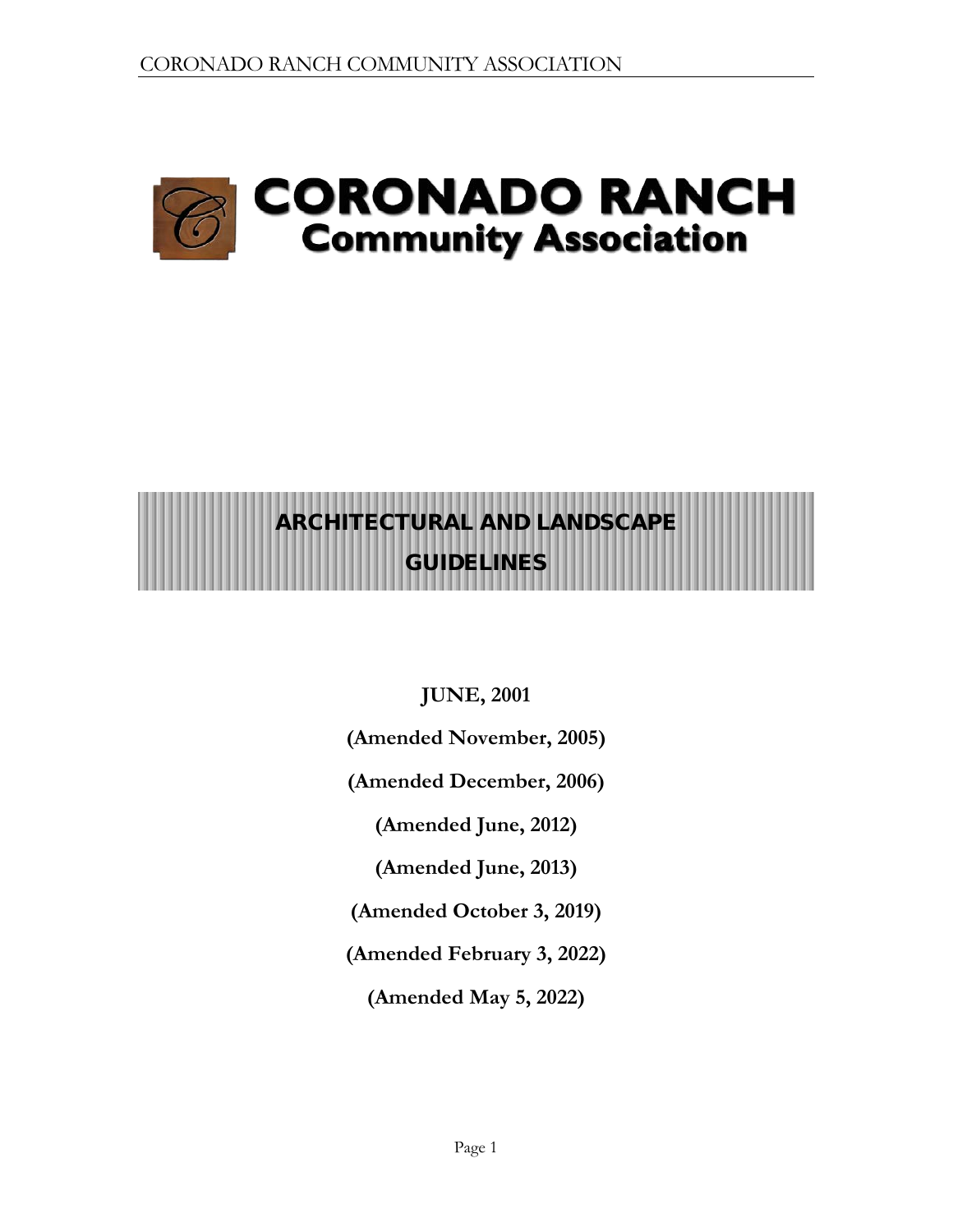# **TABLE OF CONTENTS**

<span id="page-1-0"></span>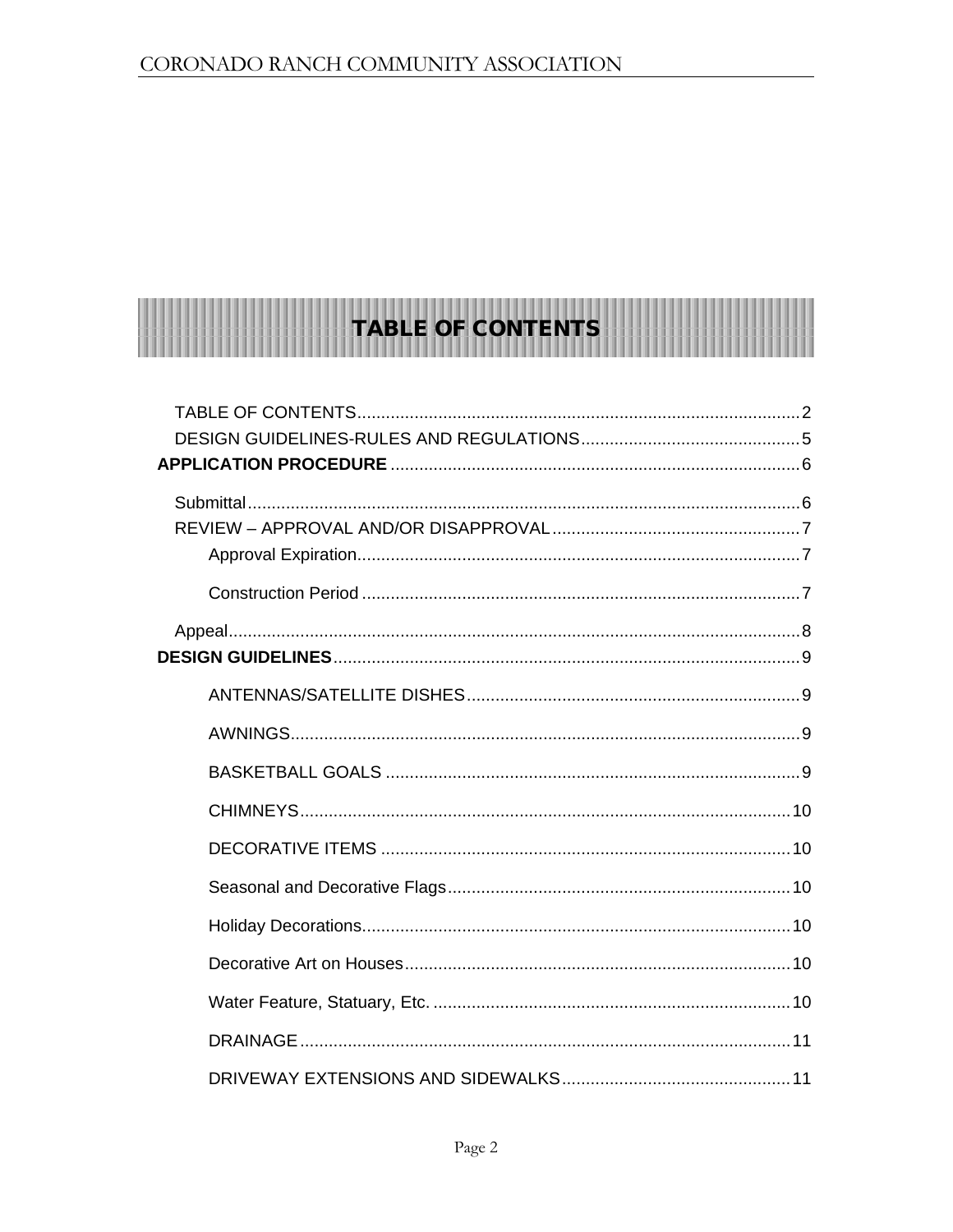| STORAGE SHEDS / ACCESSORY BUILDINGS / PLAY HOUSES  19 |  |
|-------------------------------------------------------|--|
|                                                       |  |
|                                                       |  |
|                                                       |  |
|                                                       |  |
|                                                       |  |
|                                                       |  |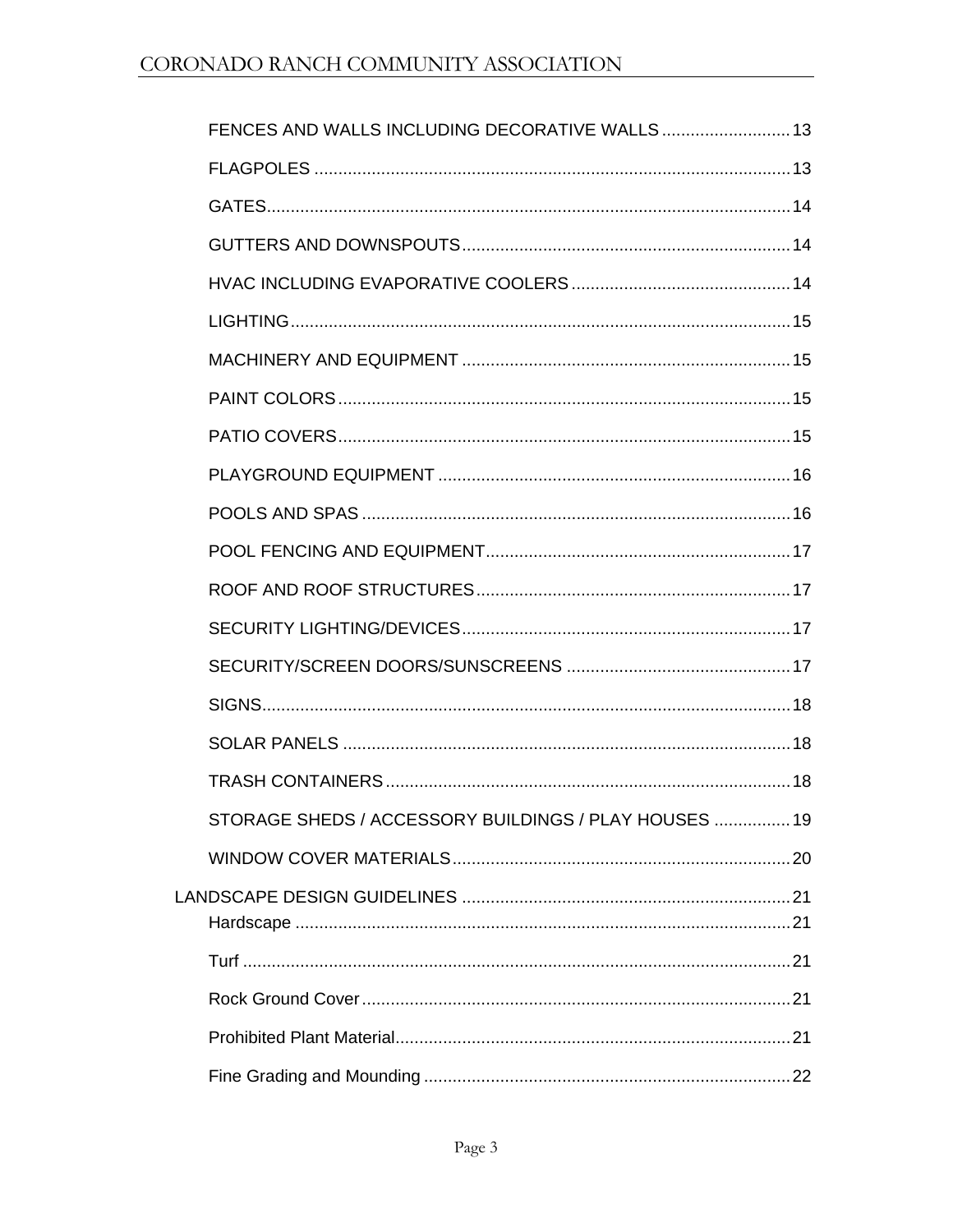# CORONADO RANCH COMMUNITY ASSOCIATION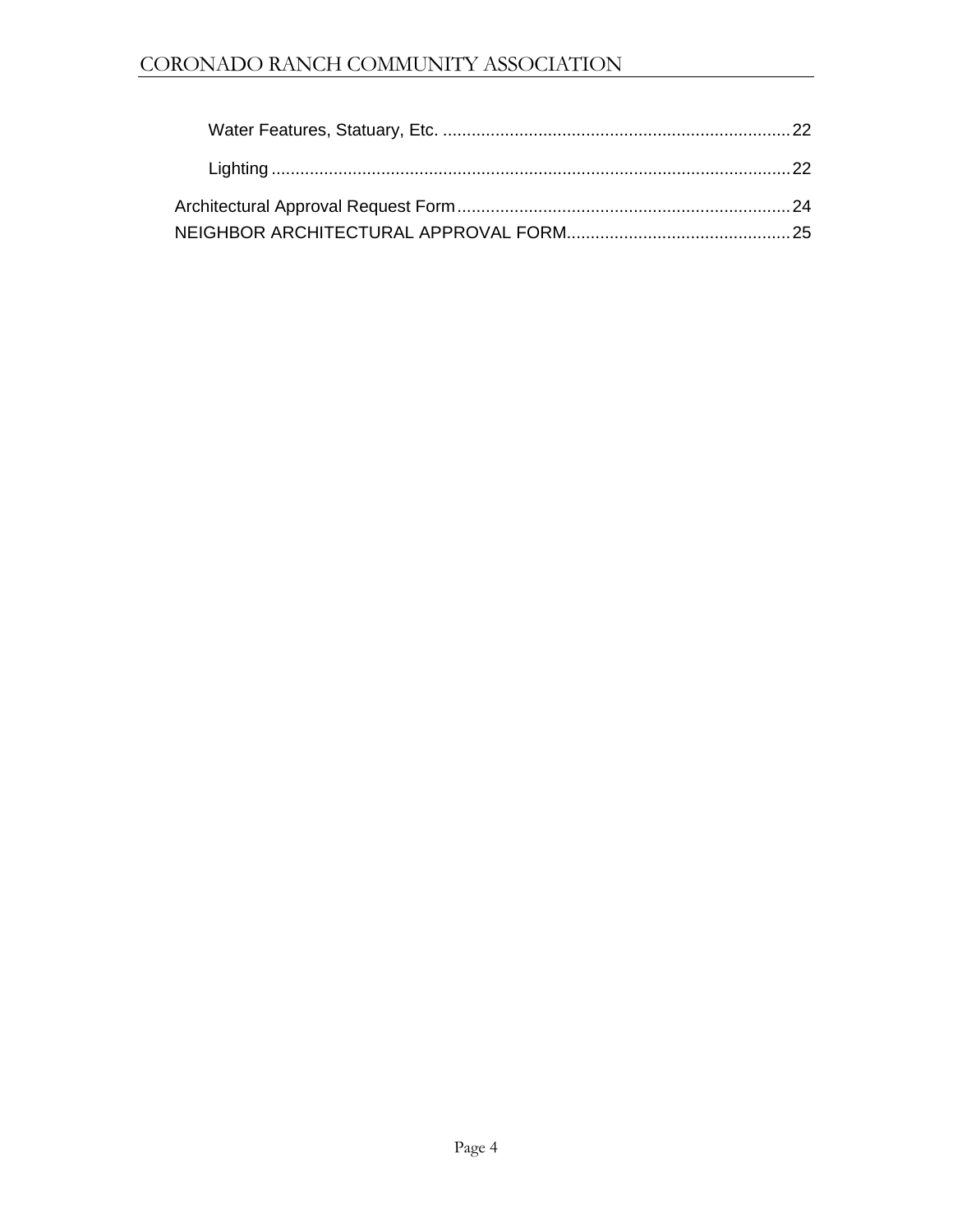# <span id="page-4-0"></span>DESIGN GUIDELINES-RULES AND REGULATIONS

#### **FOR**

# **CORONADO RANCH**

#### **ADOPTED 2001**

#### **Amended November 2005**

Due to the nature of the community documents, it is important to converge all the pertinent information regarding architectural submittals into one document – Design Guidelines and Rules and Regulation for Coronado Ranch, as allowed in the Declaration of Covenants, Conditions and Restrictions (CC&R's) for Coronado Ranch and all resolutions to date, will provide you with all the latest information relevant to improvements which will require approval from the Design Review Committee.

The Design Guidelines, as set forth in this document, shall interpret and implement procedures for the Design Review Committee's review of, and the standards for the, but not limited to, architectural design, placement of buildings, landscaping, plant selection, color schemes, exterior finish and material, signage, and wall design. These documents are intended to enhance property values and high standards of development that exist within Coronado Ranch. If a particular item is not indicated within this document, prior approval from the Design Review Committee is required. The Rules are established to assist residents in preparing an application to the Design Review Committee for structural and hardscape improvements. FOLLOWING THESE RULES DOES NOT ELIMINATE THE NEED FOR SUBMISSION OF PLANS FOR APPROVAL BY THE DESIGN REVIEW COMMITTEE. Each application will be reviewed on a case-by-case basis.

**PRIOR TO THE COMMENCEMENT OF CONSTRUCTION OR INSTALLATION, ALL PLANS MUST BE SUBMITTED TO THE DESIGN REVIEW COMMITTEE. APPROVAL TO PROCEED SHALL BE REQUIRED IN WRITING FROM THE DESIGN REVIEW COMMITTEE. FOLLOWING THSE GUIDELINES DOES NOT ELIMINATE THE NEED FOR SUBMISSION OF PLANS (EXCEPT AS NOTED).**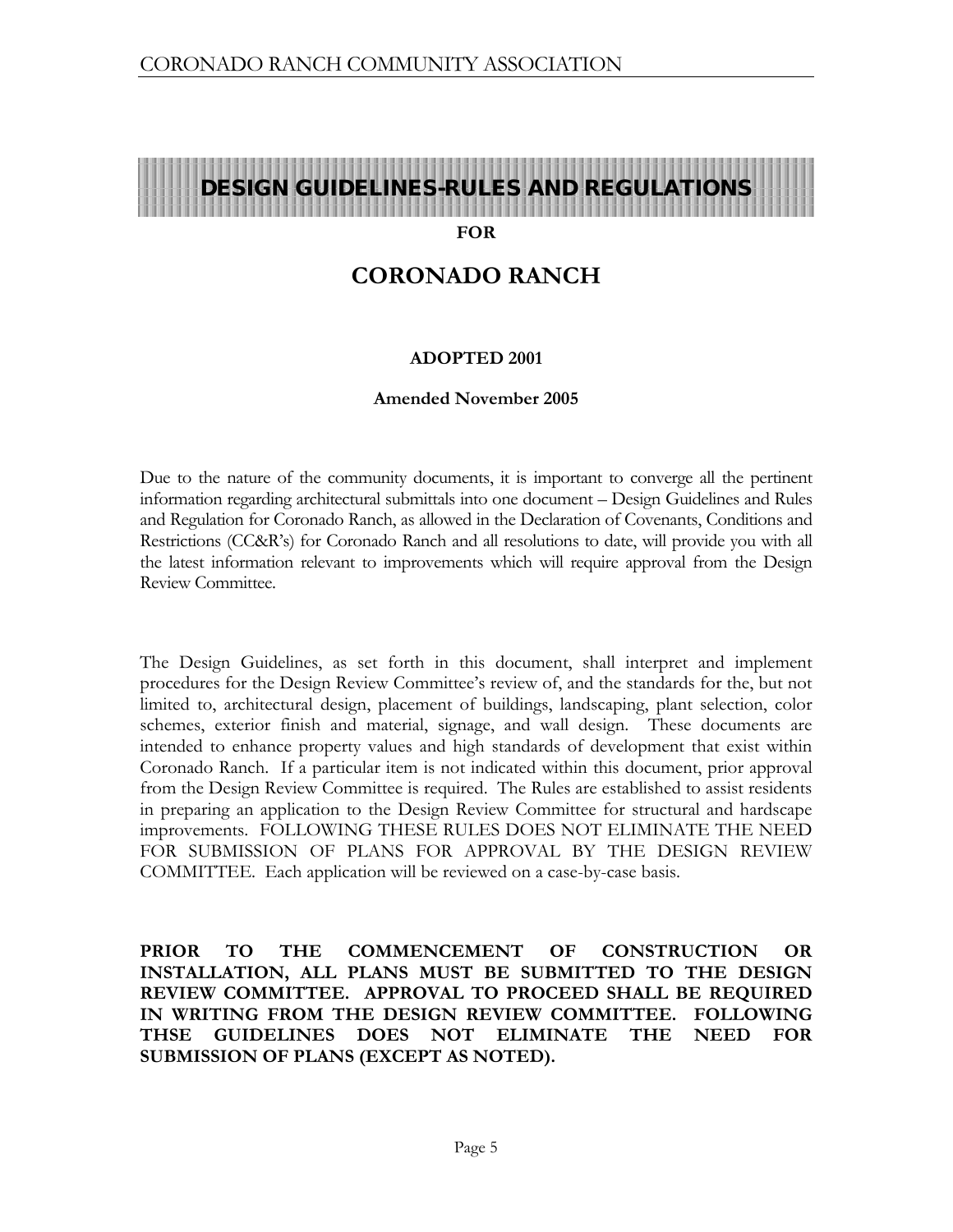# <span id="page-5-1"></span><span id="page-5-0"></span>**APPLICATION PROCEDURE**

# **Submittal**

Application and plans (which will be kept on file with the Association) should be mailed to:

## Coronado Ranch Community Association c/o Renaissance Community Partners 633 E Ray Rd, Suite 122 Gilbert, AZ 85296 480-813-6788 480-545-6196 (Fax)

The following information should be included with the submittal:

- 1. Application Form A completed Coronado Ranch Architectural Design Approval form (copies may be obtained from the management company office)
- 2. Plot Plan A site plan showing dimensions, relation to existing dwelling and property lines (setbacks). Measurements must be written on the plans. Plot plans are available at the sales office.
- 3. Elevation Plans Plans showing finished appearance of improvement in relation to existing dwelling.
- 4. Specifications Detailed descriptions of materials to be used and color samples, and dimensions must be submitted.

All buildings, structures and other improvements erected within Coronado Ranch, and the use and appearance of all land within Coronado Ranch, shall comply with all applicable City zoning and code requirements as well as the Declaration and these Rules.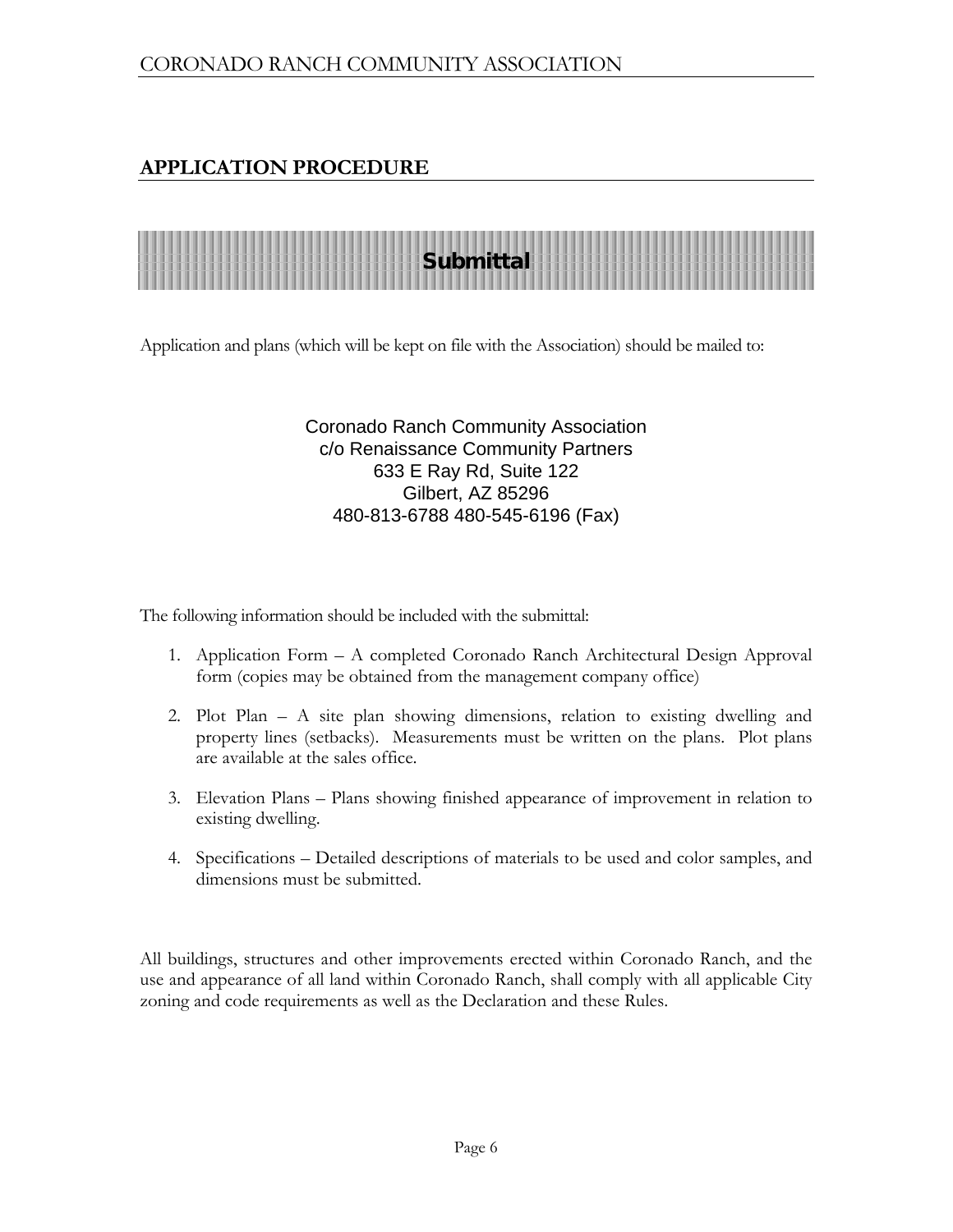# <span id="page-6-0"></span>REVIEW – APPROVAL AND/OR DISAPPROVAL

The Design Review Committee shall have 45 days after submittal of plans to approve or disapprove plans. No verbal approvals/disapprovals will be given by the management company. All decisions will be mailed via US Mail.

Review and approval or disapproval will include, but not limited to, consideration of material, quality of workmanship, colors, and consistency with the external design and color of existing structures on the lot and on neighboring lots. The location of the improvement with respect to topography and finished grade elevation is also considered.

Neither the Design Review Committee, nor the Board of Directors, nor the Declarant shall have any liability in connection with or related to approved plans, specifications, or improvements. The approval of the plans does not mean that judgment is passed on the structural soundness of the improvement nor its effect upon existing or future drainage. The review of the plans is for aesthetic purposes only.

<span id="page-6-1"></span>**Approval Expiration -** Construction must be started within 90 days of the date of the Committee's approval of the application or the Committee's approval shall be deemed withdrawn, and plans must be resubmitted in accordance with these Rules.

<span id="page-6-2"></span>Construction Period **-** Once started, construction shall be pursued diligently in order to assure prompt completion thereof. Absent a different deadline for completion of construction (which may be shorter or longer, at the Committee's discretion), such construction shall be completed within six (6) months of the date of the Committee's approval of the application.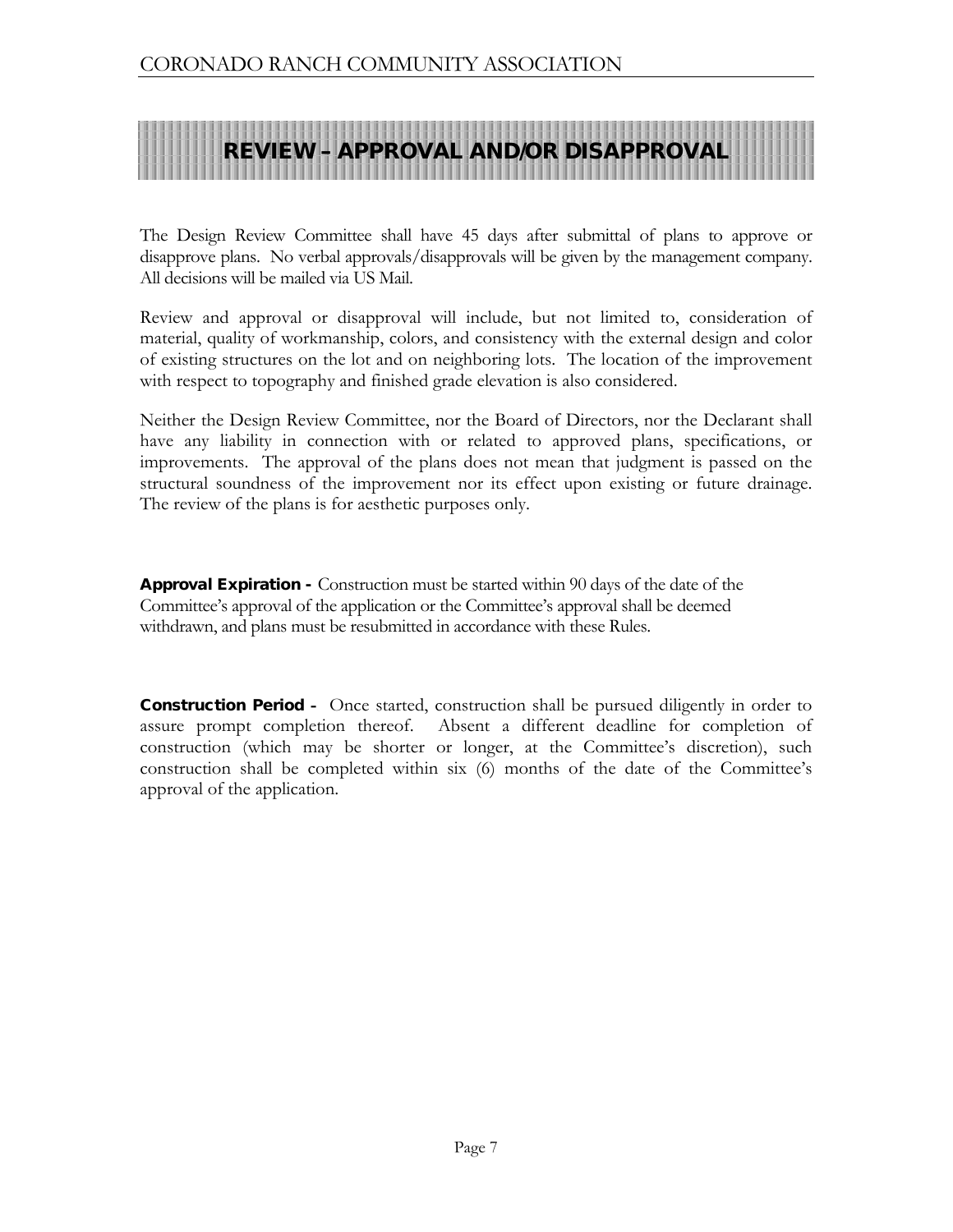# Appeal

<span id="page-7-0"></span>Any appeal of the Committee's decision must be submitted in writing within 30 days of the mailing date of the Committee decision to:

> Coronado Ranch Community Association c/o Renaissance Community Partners 633 E Ray Rd, Suite 122 Gilbert, AZ 85296 480-813-6788 480-545-6196 (Fax)

**THESE DESIGN GUIDELINES – RULES AND REGULATIONS MAY BE AMENDED FROM TIME TO TIME BY A MAJORITY VOTE OF THE BOARD OF DIRECTORS.**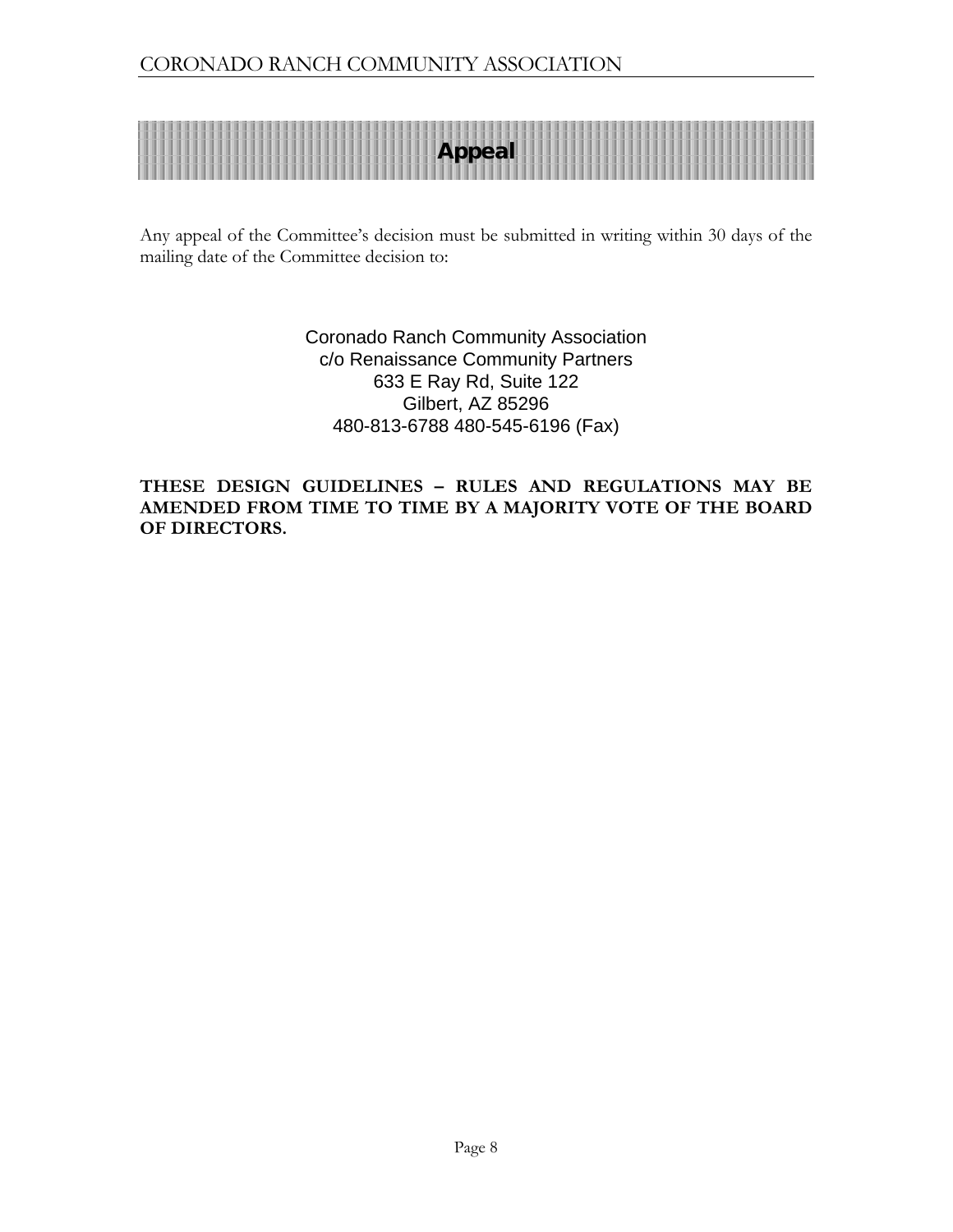# <span id="page-8-0"></span>**DESIGN GUIDELINES**

#### <span id="page-8-1"></span>ANTENNAS/SATELLITE DISHES

Receivers regulated by the FCC shall be installed in the preferred installation locations as follows in descending order of preference:

- 1. A location in the back yard of the Lot where the Receiver will be screened from view by landscaping or other improvements;
- 2. An unscreened location in the backyard of the Lot;
- 3. On the roof, but below the roof line;
- 4. A location in the side yard of the Lot where the Receiver and any pole or mast will be screened from view by landscaping or other improvements;
- 5. On the roof above the roofline;
- 6. An unscreened location in the side yard;
- 7. A location in the front yard of the Lot where the Receiver will be screened from view by landscaping or other improvements.

Receivers not regulated by the FCC require the approval of the Design Review Committee prior to installation.

#### <span id="page-8-2"></span>AWNINGS

The Design Review Committee must review all awnings. Awnings over all windows shall be canvas or similar material, of solid color on both sides which match the color of the body of the exterior of the home or roof color and shall be installed only on the side and/or rear of the home. All awning submittals must include a drawing with the location of the proposed awning installation. A sample of the material to be used, along with the color and design of the proposed awning is required. Owner is responsible for maintenance and repair of awnings. Association retains the right to determine when an awning must be repaired and/or replaced due to weathering, fading, tearing, ripping, etc.

#### <span id="page-8-3"></span>BASKETBALL GOALS

No permanent basketball goal or backboard shall be constructed, installed or maintained on any Lot. Portable basketball goals or backboards may be kept on a Lot provided that from sundown to sunrise they are kept at a location on the Lot that is not Visible From Neighboring Property.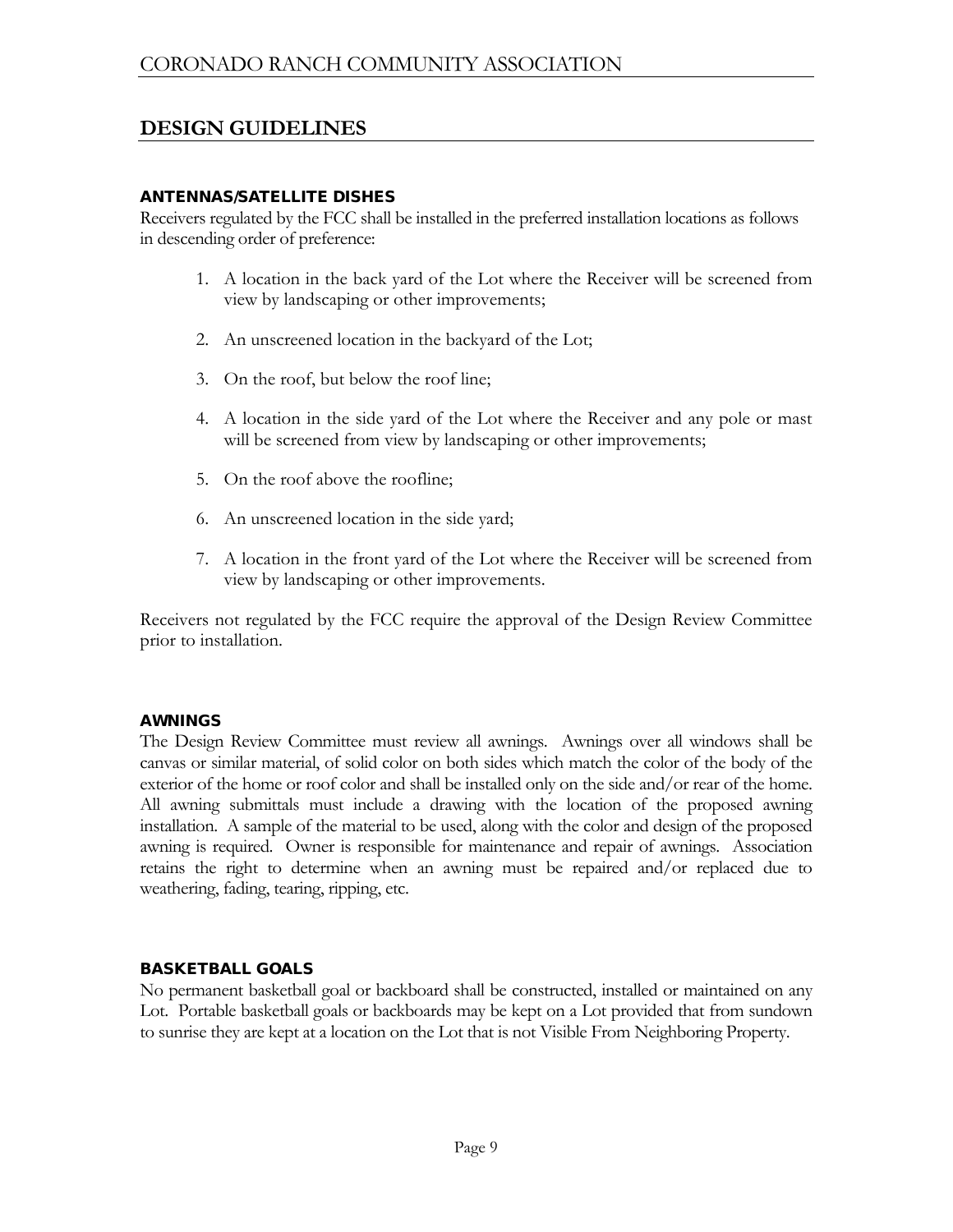All portable basketball equipment must be constantly maintained. Broken backboards, disfigured or bent rims, ripped/torn nets, chipped and/or peeling paint, etc., constitute grounds for fines and/or removal.

Lighting for night use of the equipment is prohibited. Courts may not be painted or permanently outlined on the driveway or other concrete surfaces.

## <span id="page-9-0"></span>**CHIMNEYS**

Chimneys shall be constructed of the same material and texture as the home. Exposed flues are prohibited.

## <span id="page-9-1"></span>DECORATIVE ITEMS

Decorative items are allowed in rear yards and must be screened from view of neighbors and common areas. Front yard item(s) must be submitted for approval by the Design Review Committee. The Board of Directors reserves the right to require removal of decorative items in front yards based on size, quantity, color and location and any other criteria that the Board may determine. Painted decorations are prohibited in the front yard.

## <span id="page-9-2"></span>Seasonal and Decorative Flags

Seasonal and decorative flags, which are house mounted below the roofline, do not require approval. Seasonal flags must be removed within 30 days after the date of the holiday the flag pertains to. Flags must be maintained in good condition at all times. Torn, ripped, faded, etc., constitute grounds for fines and removal. Flags may not be offensive to neighbors or the Association. The Board of Directors shall make this determination at its sole discretion.

## <span id="page-9-3"></span>Holiday Decorations

Holiday decorations may be installed 30 days prior to the holiday and must be removed 30 days after the holiday.

Decorative and Seasonal Items The Board of Directors reserves the right to require the removal of decorative items in front yards based on size, quantity, color, location and any other criteria. The Board of Directors, at its sole discretion, shall make its determination on a case by case basis.

## <span id="page-9-4"></span>Decorative Art on Houses

Decorative Art on houses shall be neutral in color and limited to two items. Dimensions of decorative art shall be no greater than three feet in length, width and diameter.

## <span id="page-9-5"></span>Water Feature, Statuary, Etc.

Items such as fountains, statuary, etc., are permissible within the rear yard and do not require submittal to the Design Review Committee, except on Lots with view fencing. Any items installed in the rear yard must not exceed the fence line height. Such items must be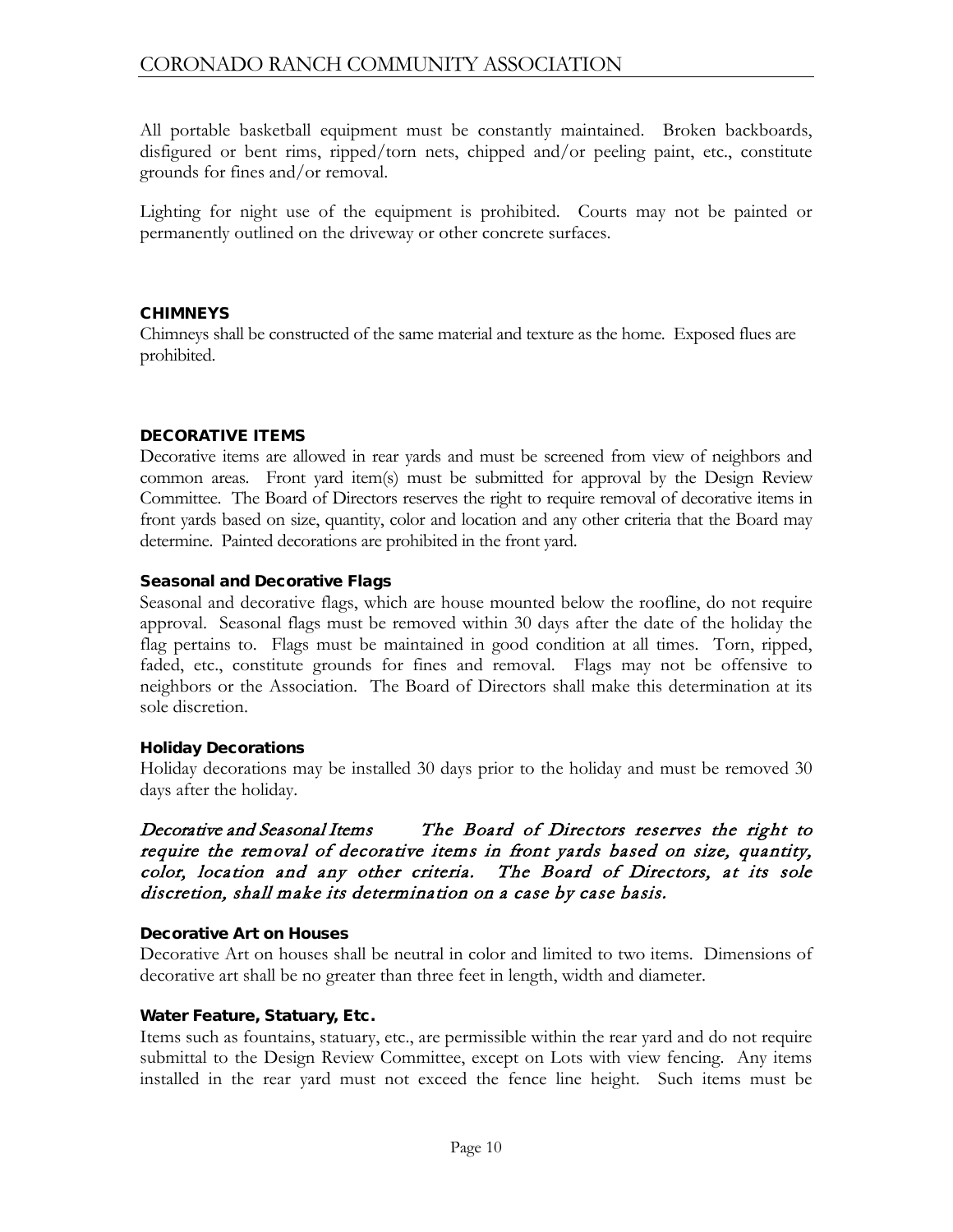approved by the Design Review Committee for installation in the front yard. Water features may not exceed  $4\frac{1}{2}$  feet in height. It is recommended that water features be chlorinated. The Committee reserves the right to limit the size and quantity of statuary in the front yard, as well as rear yards with view fencing. Statuary must be of earth tones, no painted finishes, and must be approved by the Design Review Committee.

#### <span id="page-10-0"></span>DRAINAGE

No residence, structure, building, landscaping, fence, wall or other improvement shall be constructed, installed, placed or maintained in any manner that would obstruct, interfere with or change the direction of flow of water in accordance with the drainage plans for the project, or any part thereof, or for any Lot as shown on the drainage plans on file with the municipality in which the project is located.

#### <span id="page-10-1"></span>DRIVEWAY EXTENSIONS AND SIDEWALKS

Driveway extensions will be reviewed for approval provided that the following conditions are met.

- 1. Only driveway extensions submittals located in the side yard of the property will be considered.
- 2. Submittals must include a plat with exact lot dimensions and the location and dimensions of the proposed extension.
- 3. The parking area may not exceed thirty (30) feet of contiguous area or fifty (50) percent of the lot width (existing plus extension) as measured at its widest point, whichever is less.
- 4. Homeowners with four (4) car garages will not be permitted to add a driveway extension since this will exceed the provisions directly above. Rather, these homeowners will be permitted to request one of the following options:
	- a. A decomposed granite driveway which match the existing granite in the front yard. Homeowners may not park vehicles on this extension. Color sample must be submitted.
	- b. A sidewalk no more than three (3) feet in width from the rear yard to the existing driveway. Additionally, the sidewalk may not exceed three (3) feet past the front edge of the home and not parallel driveway as to exceed the 30-foot limit.
	- c. Either option must be submitted to the Design Review Committee for approval.
- 5. The base driveway extension shall meet the existing driveway at a 45-degree angle.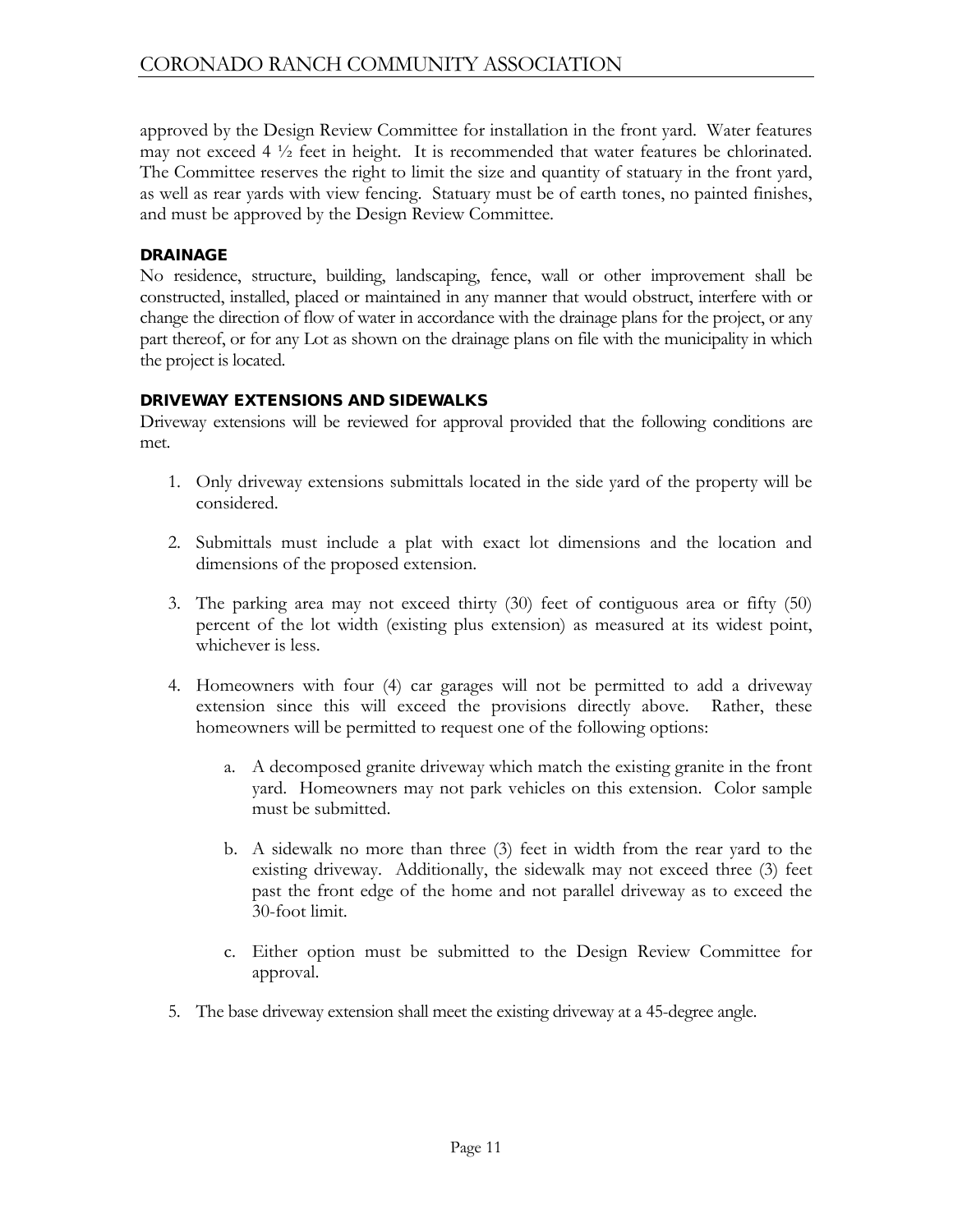- 6. Plant material is required within the 45-degree angle portion of the extension. A minimum of two 5-gallon plants are required. Plant type and location must be specified on the submittal.
- 7. The extension may not end within one foot of the adjacent property line. The area between the extension and the lot line must be landscaped with the same granite material used in the front yard or a material approved by the Design Review Committee. A minimum of three (3) 5-gallon plants must be planted in this area between the extension and the lot line.
- 8. Painting of the paved surfaces is prohibited.
- 9. Please refer to the following **Examples and Exhibit A (page 23)** for illustrative purposes on driveway extensions.

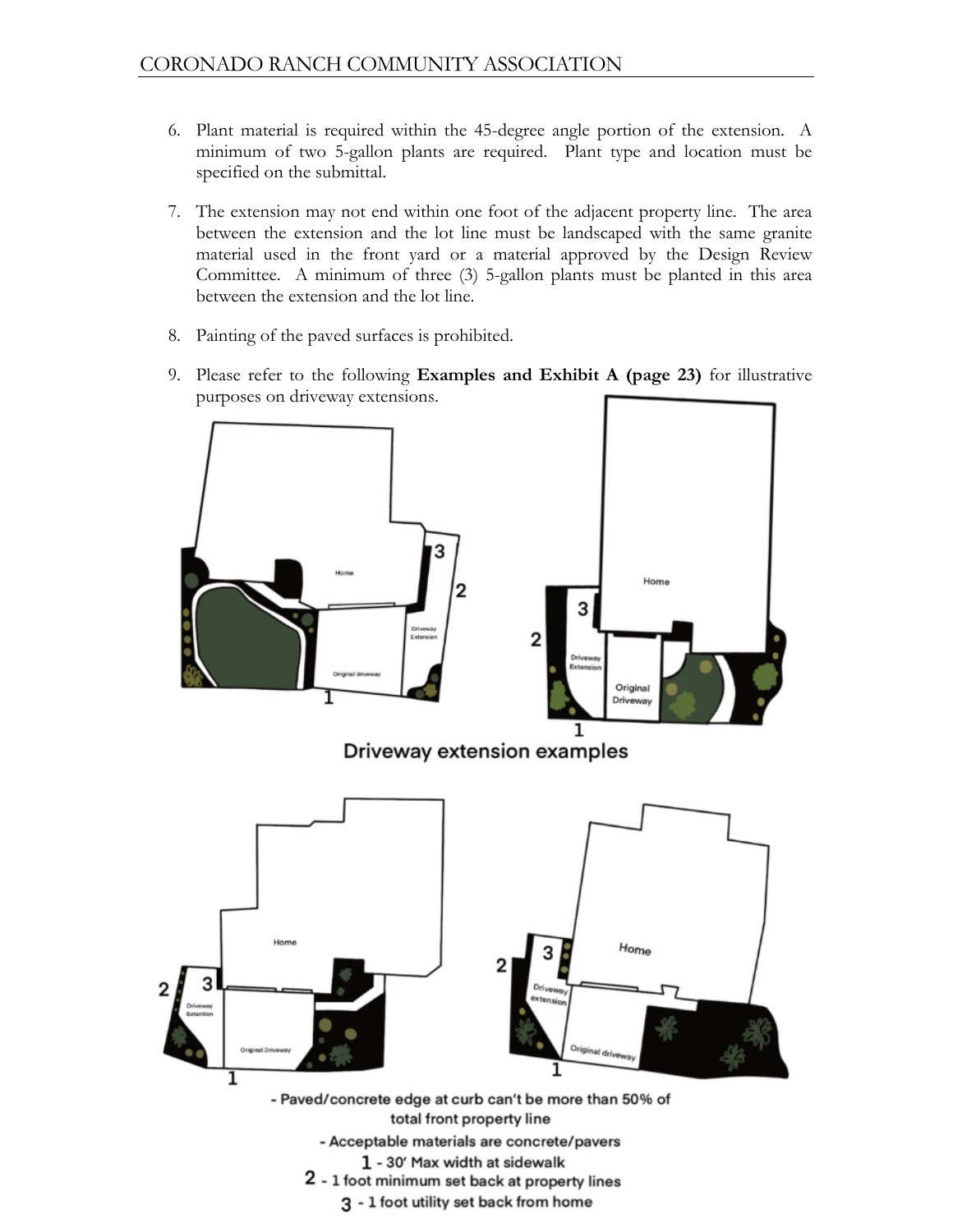# Additions Sidewalks

Sidewalks installed to utilize the side gates do not need to be submitted if all the following conditions are met:

- 1. The additional sidewalk is three (3) feet or less in width, is one foot or more from the property line and is one foot or further from the base of the house.
- 2. The strip between the home and the sidewalk addition must have decomposed granite or another approved inorganic groundcover installed per the landscaping guidelines or to mach the existing inorganic groundcover.
- 3. No plant material or vegetations should be installed in this area. Ground planting and irrigation are prohibited in this area. All conditions must be met in order to proceed with installation without written approval

The Design Review Committee reserves the right to review and request changes to the addition per these requirements. Additional sidewalks in any other location must be submitted for approval.

## <span id="page-12-0"></span>FENCES AND WALLS INCLUDING DECORATIVE WALLS

Plans to raise the height of a party wall must be submitted for approval with written approval from the adjacent neighbor(s).

Plans for new fences or walls must be submitted to the Design Review Committee prior to construction. Walls must be stuccoed and painted to match the existing dwelling or wall in texture and color.

Access for pool installation must be obtained through the front gate access or by removing a portion of the front wall. Corner lots must receive prior approval to remove a portion of the sidewall.

## No homeowner shall remove any portion of a perimeter wall for any purpose. To do so will automatically result in a \$500.00 fine, plus the costs associated with replacing/restoring the wall to its original condition.

Decorative or garden walls may not exceed thirty-six (36) inches in height. Decorative or garden walls must be submitted for approval prior to installation, and be stuccoed and painted to match the base color of the home.

## <span id="page-12-1"></span>**FLAGPOLES**

Freestanding permanent flagpoles may be erected on an individual lot, provided it does not exceed twenty (20) feet in height. This measurement is the overall height, to include and top or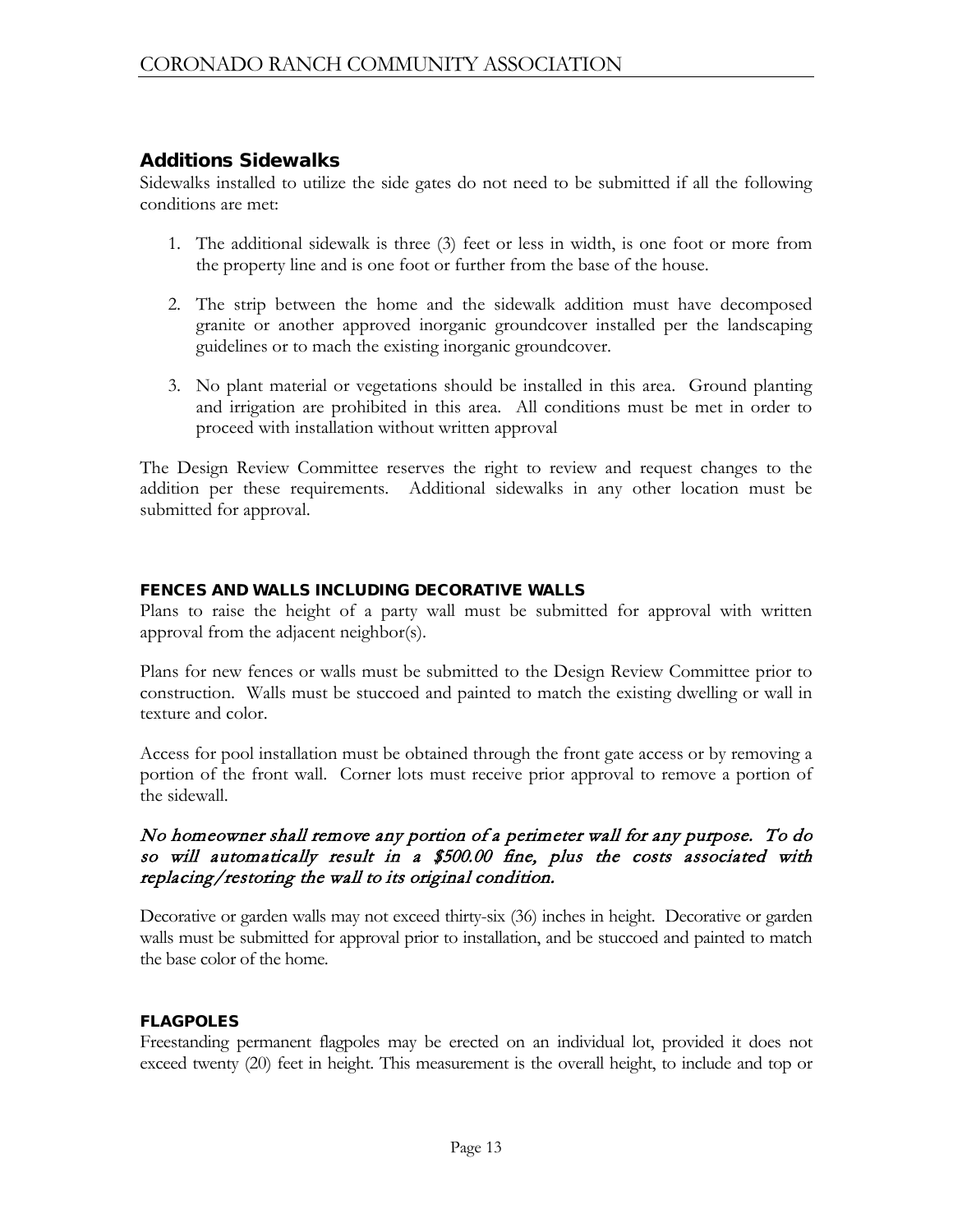# CORONADO RANCH COMMUNITY ASSOCIATION

peak adornment. Flagpoles shall be made of wood or metal and shall be of size and quality as to ensure they are not blown down. Flagpoles shall be white, gray, bronze or gold in color.

The base measurement shall be determined on the highest point of finished grade, within a ten (10) foot radius of the poles location.

In the interest of safety and appearance, the pole shall be erected in the aft of the "backset line" (20 feet from the front property line and 10 feet from side property lines) and be no closer than two (2) feet from any part of any structure. The pole shall be set in concrete, at least eighteen (18) inches in depth. The diameter of the concrete shall be equal to the depth.

It shall be the homeowners' responsibility to display the flag in an appropriate manner, maintain the flag and pole in good condition, and adhere to the constraints in Arizona Revised Statutes 33- 1808.

All flagpoles must be approved by the Architectural Review Committee prior to any construction.

#### <span id="page-13-0"></span>**GATES**

All requests for additional gates or gates other than that which were offered by the original developer of the lot/home must be submitted for architectural approval. Placement of said gate(s) must be approved by the Design Review Committee. Double gates may be installed to allow wider access to rear yards. All gates (double or single) should be of the same material, design and color as the originally installed single gates unless approved by the Design Review Committee. Gates located in an NVAE are limited to foot traffic only.

Gates may be painted to match the fence with approval from the Design Review Committee.

#### <span id="page-13-1"></span>GUTTERS AND DOWNSPOUTS

Gutters and downspouts with a finish matching the color scheme of the home and trim do not require pre-approval by the Design Review Committee. However, and application for architectural change must still be submitted for recording purposes. The Association strongly recommends use of high quality materials that offer long life, as the gutters must be maintained in good condition at all times.

#### <span id="page-13-2"></span>HVAC INCLUDING EVAPORATIVE COOLERS

Except as initially installed by the Declarant, no heating, air conditioning or evaporative cooling unit or equipment related thereto may be mounted, installed or maintained on the roof of any residence or other building so as to be visible to neighboring property.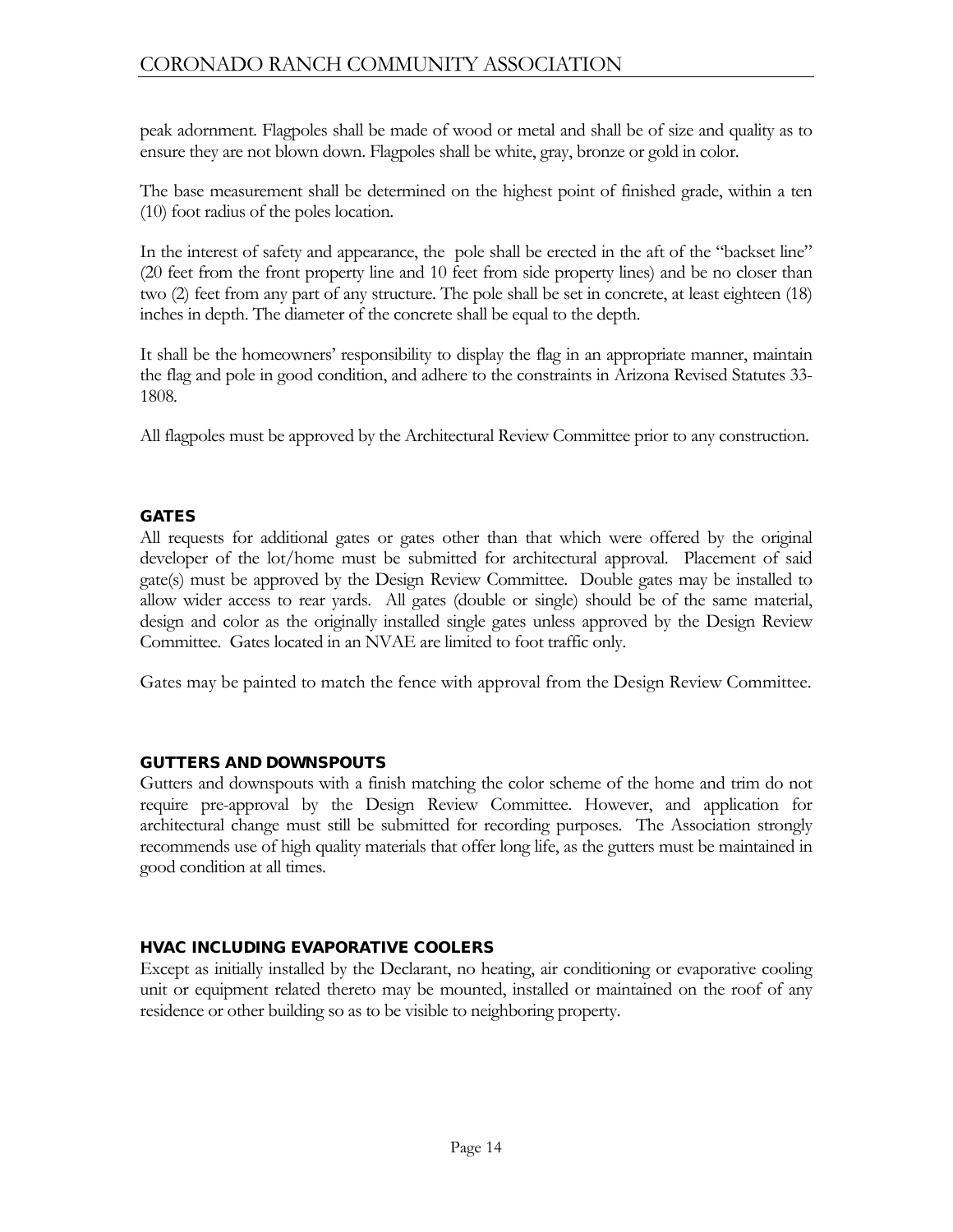#### <span id="page-14-0"></span>LIGHTING

Except as initially installed by a Declarant, no spotlights, floodlights or other high intensity lighting shall be placed or utilized upon any Lot or any structure erected which in any manner will allow light to be directed or reflected on any other property by the Design Review Committee. Please see Landscape Rules for landscape lighting.

#### <span id="page-14-1"></span>MACHINERY AND EQUIPMENT

No machinery, fixtures, or equipment of any type, including, but not limited to, heating, cooling, air conditioning, refrigeration equipment, and clotheslines, may be placed on any lot or parcel without screening or concealment from view of non-residential neighboring property or public property.

Oil pans, carpet, boards or any other object used to collect oil spills from driveways must be removed when not in use so as to not be visible.

#### <span id="page-14-2"></span>PAINT COLORS

The paint colors used by the original developer are highly recommended for use in all instances. In the case of any variation from the original colors, the preferred colors are earth tones. Trim colors shall not dominate the exterior appearance and shall be the same color range of the major color. The Design Review Committee prior to painting must approve colors. Garage Doors must be painted the body, trim or pop-out color. Any variation must be approved by the ARC committee

## <span id="page-14-3"></span>PATIO COVERS

Roofing materials should match that which were installed by the builder on the original roof of the home or that which were offered as an option by the builder for the patio cover. Asphalt shingles (including rolled shingles) are expressly prohibited unless used on the original roof of the home.

Color of supports and material should match the color of the body or trim of the home. Roof shall be flat or match the pitch of the roof of the home. All patio covers, not installed by the builder, will need to be reviewed by the Design Review Committee on an individual basis, prior to installation, with strong consideration being given to any impact of architectural features in the neighborhood.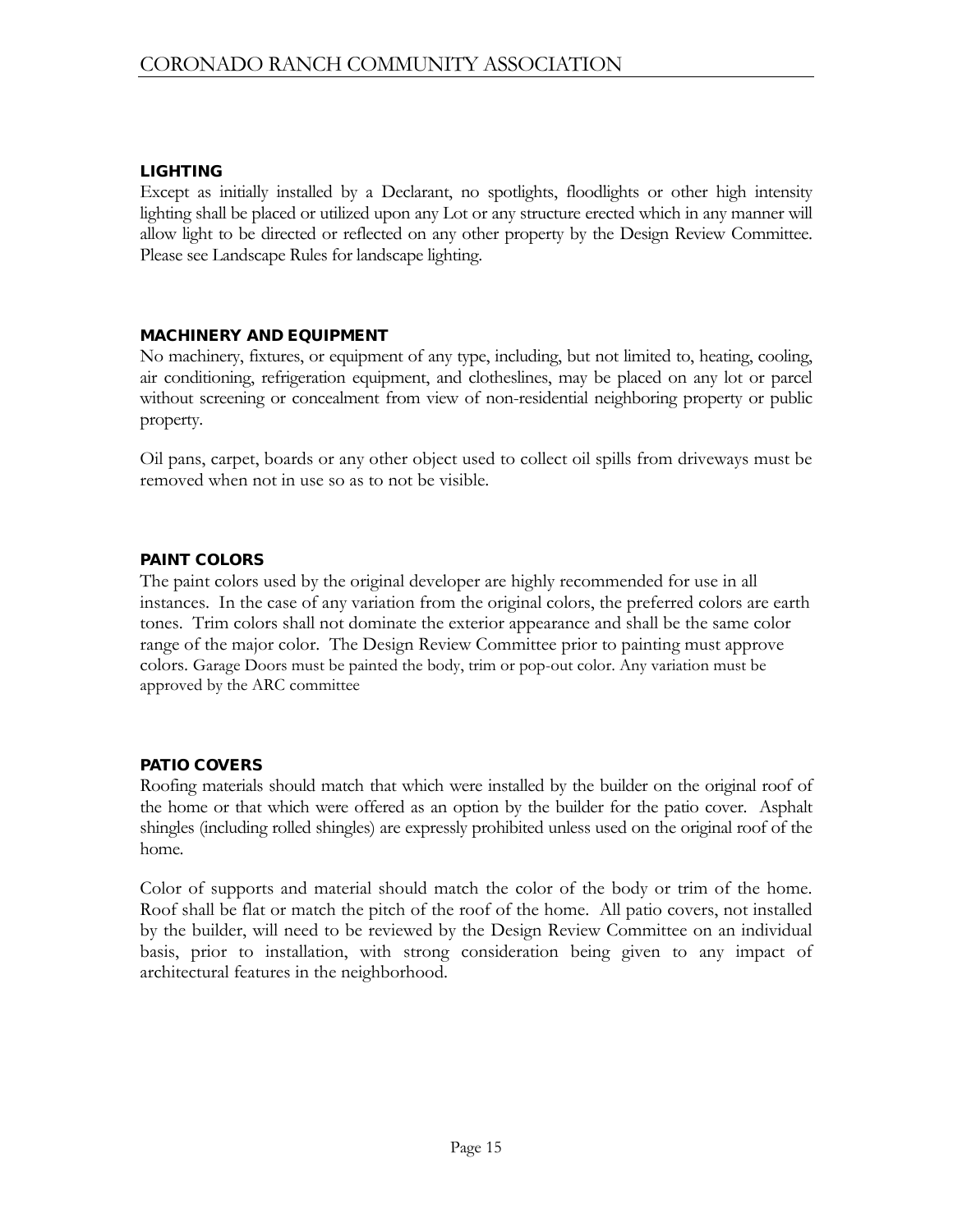## <span id="page-15-0"></span>PLAYGROUND EQUIPMENT

Plans for play structures and similar equipment must be submitted for approval since in most instances they protrude over the fence line. This is not to eliminate play structures, but to assure nothing unsightly is erected.

The maximum height which will be considered for approving of swing sets and other play equipment without written input from **all** immediately adjacent neighbors shall be eight (8) feet. An architectural submittal for any such structure which exceeds eight (8) feet at its maximum height must include the written input from all adjacent neighbors. In no case will the maximum height of any such improvement be permitted to exceed twelve (12) feet.

The play structure may be placed no closer than ten (10) feet to any lot line. When considering plan approval, the Committee will consider the appearance, height, and proximity to neighboring property. Submittals must include a picture or photograph of the structure, total dimensions, materials and a plot map or drawing indicating the proposed location and its proximity to adjacent property lines.

The color of canopy of the play structure must be one of the following:

- Earth tone blending with the dwelling
- A single solid color of blue, green or yellow
- Striped with white and one (1) other color either blue, green or yellow
- Prints and multi-color striped canopy are prohibited

Wood may remain natural, but if painted, must match the base color of the home.

Neighbor input shall be include a signed statement acknowledging the proposed equipment; its height, material and color. Neighbor's name and lot number must be noted.

## <span id="page-15-1"></span>POOLS AND SPAS

Pools and spas do not require the prior approval of the Design Review Committee. Perimeter walls on lots bordering common areas and shared Community Association walls may not be torn down to allow access to rear yards.

Access must be gained by removing a potion of the front wall on the side of the house. Repairs to the wall must be completed in a timely fashion and include repairing the wall to match the texture and color of the remaining wall. All pool and spa equipment must be screened from view of neighboring property. (Lots with view fencing must submit plans for screening for approval by the Design Review Committee.)

Pools may not be backwashed into any common area. Check with your pool contractor concerning City ordinance requirements for backwashing. Damage, including erosion, to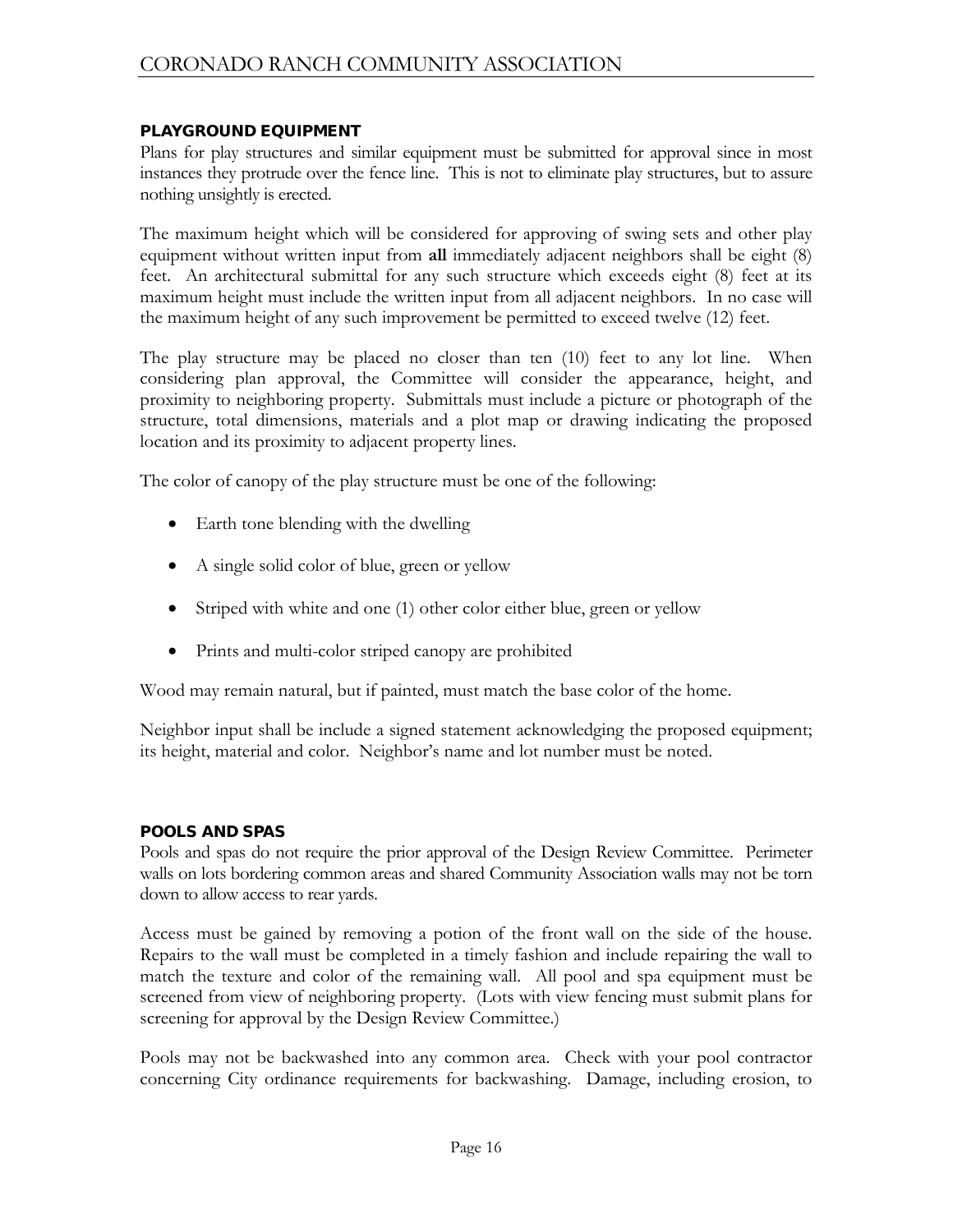common areas due to backwashing will be repaired by the Association and all expenses incurred by the Association will be assessed to the homeowner.

#### <span id="page-16-0"></span>POOL FENCING AND EQUIPMENT

The specifications for rear yard wrought iron fencing installation on a Lot with view fencing shall be of a neutral earth tone color to match or blend with the exterior color of the home and meet all City, State and Federal requirements.

Pool equipment on lots with view fencing must be screened from view from common areas. Screening may be through plant material or hardscape enclosure. Hardscape enclosures do not require approval if the enclosure does not exceed four feet in height, stuccoed and painted to match the base color of the home. All other screen materials require approval from the Design Review Committee.

#### <span id="page-16-1"></span>ROOF AND ROOF STRUCTURES

Asphalt shingles are expressly prohibited unless used by the builder on the original roof. Roof colors shall not produce glare, such as white, light colored aluminum or reflective surface. All vent pipe stacks, gutters, flues and any other equipment protruding above the plane of the roof and visible from neighboring properties shall be painted and/or screened to match the roof.

## <span id="page-16-2"></span>SECURITY LIGHTING/DEVICES

Security lighting must be directed as not to shine on neighboring property.

Security features including but not limited to doors and windows must be submitted for approval.

#### <span id="page-16-3"></span>SECURITY/SCREEN DOORS/SUNSCREENS

Wrought iron security/screen doors need not be submitted for approval provided they are painted to match the base color of the home.

Silver colored aluminum screen/security doors and/or wire screen mesh doors are strictly prohibited.

Bronze, gray, charcoal, brown or beige sunscreen material may be installed and not submitted for approval provided that the window frame matches the sunscreen material or the existing window frames.

Reflective window films are expressly prohibited. Bronze or charcoal non-reflective window tinting may be installed without Design Review Committee review.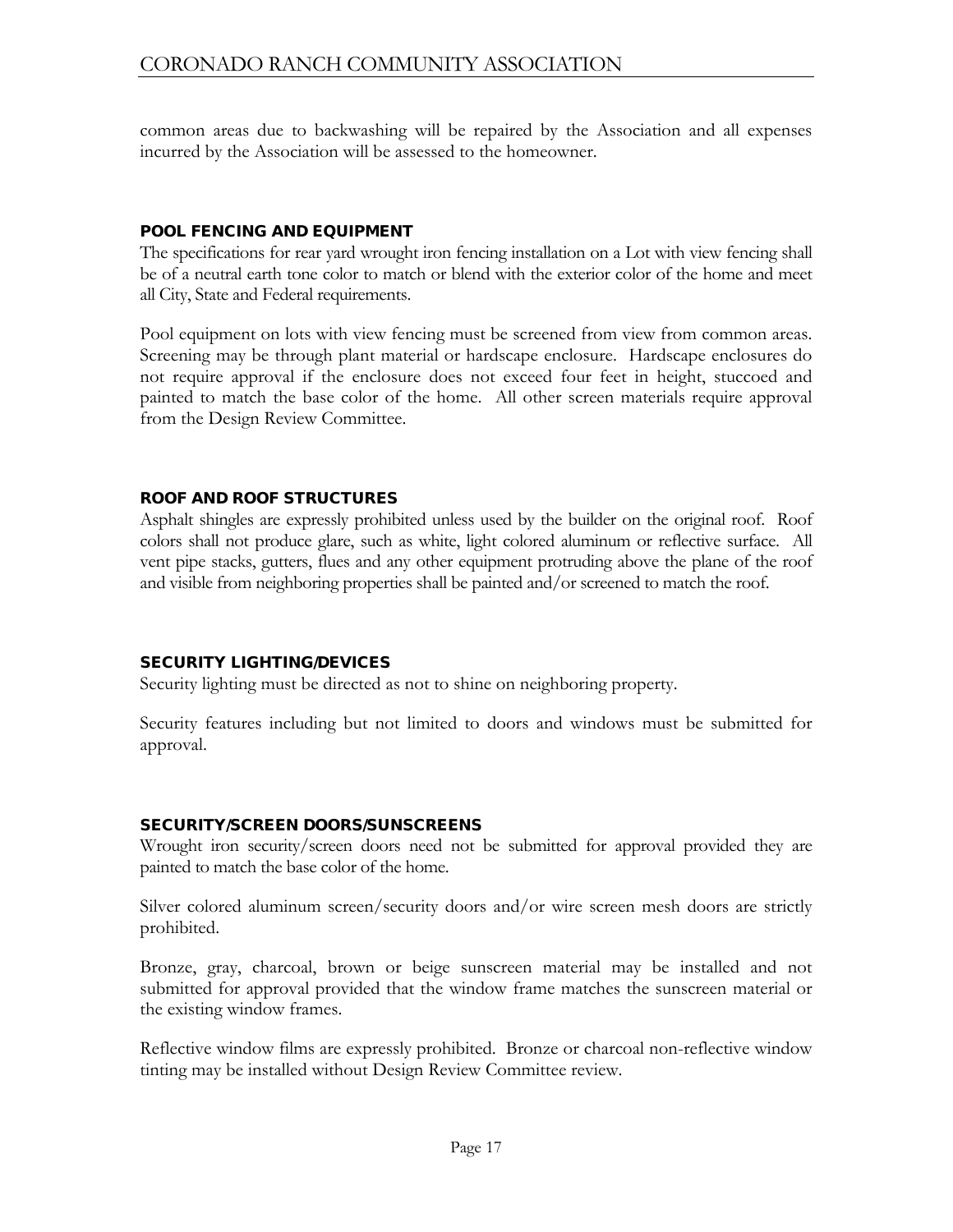#### <span id="page-17-0"></span>**SIGNS**

No signs shall be displayed on any lot except the following:

- a. Signs used by the Declarant to advertise the lots and residence thereon for sale.
- b. One temporary "For Sale" or "For Rent" sign with a maximum face area of five (5) square feet.
- c. Such signs as may be required by law.
- d. One residential identification sign with a maximum face area of eighty (80) square inches.
- e. Signs approved by the Design Review Committee.

All signs shall conform and comply with City ordinances. Signs advertising landscaping or pool contractors, etc. must be removed within forty-eight (48) hours of completion of work.

#### SECURITY SIGNS

Security signs must be located a maximum distance of 2 feet from the front of the home. Security sings must not exceed 12 inches by 12 inches and must be maintained in good condition at all times.

#### <span id="page-17-1"></span>SOLAR PANELS

Except as may be initially installed by the Declarant, no solar energy-collecting unit or panels shall be placed, installed, constructed or maintained upon any lot without the prior written approval of the Design Review Committee. Roof mounted solar panels and equipment must match the roof material. Panels can have a surface area of eight (8) feet by six (6) feet and must be an integrated part of the roof design and mounted directly to the roof plane. Solar units must not break the roof ridgeline and must no be visible from public view. Any solar panels and/or equipment exceeding a surface area of eight (8) feet by six (6) feet must be ground mounted and shall not be visible from neighboring property or public view.

#### <span id="page-17-2"></span>TRASH CONTAINERS

No garbage or trash can may be placed on any lot or parcel except in covered containers meeting City specifications, and must be stored out of sight. Trash cans may be placed out for pickup no more than 12 hours prior to pickup and must be removed from view the same day as pickup. Rubbish, debris and garbage shall not be allowed to accumulate.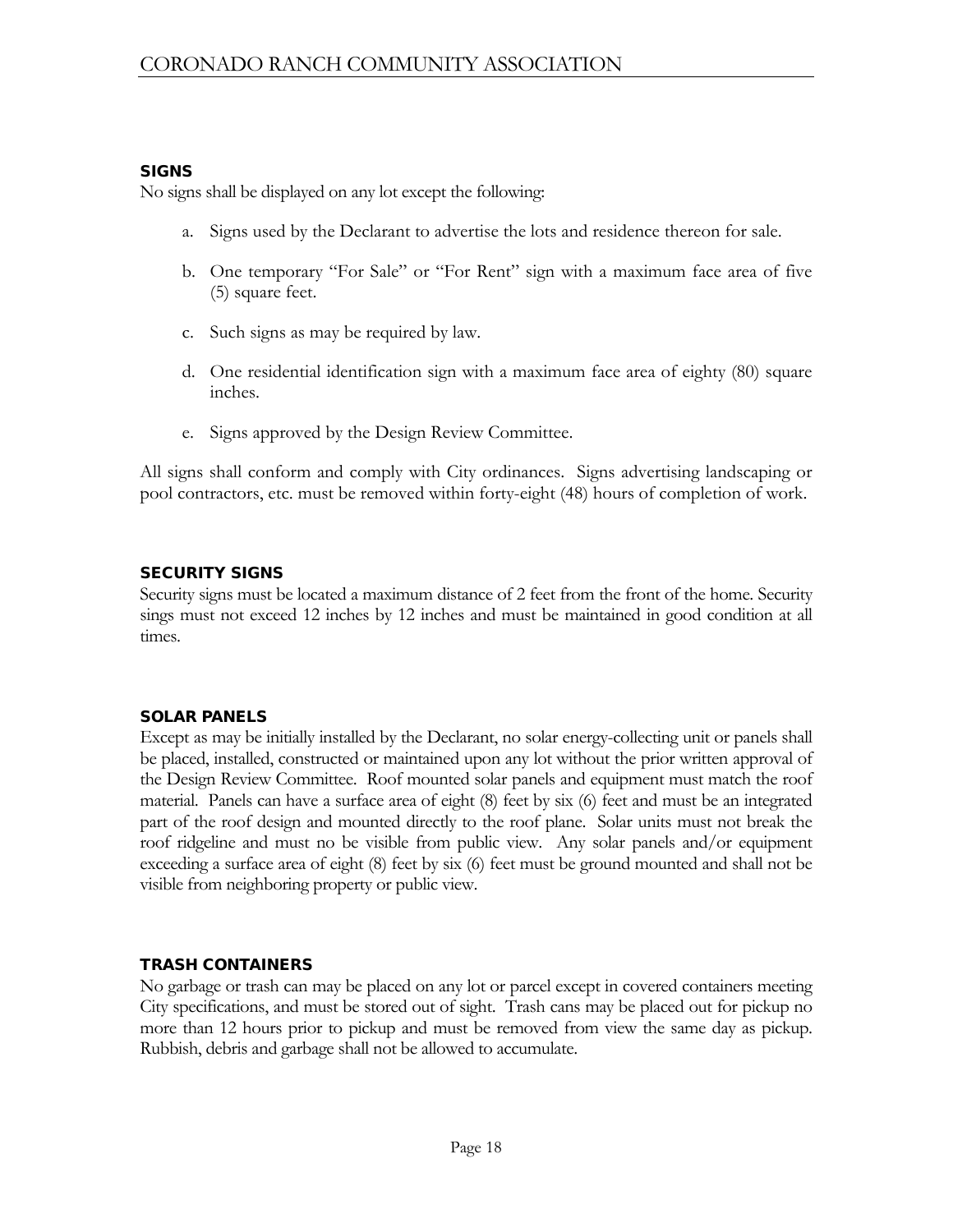Each owner shall be responsible for removal of rubbish, debris and garbage not only from his lot or parcel, but also from all public right-of-ways either fronting or along side his lot or parcel, excluding (a) public roadway improvements, and (b) those areas specified on the Tract Declaration or subdivision plat to be maintained by the City or the Association.

## <span id="page-18-0"></span>STORAGE SHEDS / ACCESSORY BUILDINGS / PLAY HOUSES

Storage sheds, accessory buildings, and play houses will be permitted and need not be submitted for approval, provided the maximum height of the shed, including roof, do not exceed the height of the immediately surrounding wall(s) or fence(s).

Storage sheds, accessory buildings, and play houses on lots are subject to the following provisions:

- All sheds exceeding the height of the fence must be submitted for architectural review.
- The structure may not be placed adjacent to the view fence.
- The structure must be screened from view with approved plant materials or by other approved methods.
- Placement and screening of the structure must be submitted for approval prior to installation.
- Sheds must have same finish as the house, i.e. stucco, tile roof, paint color, etc.
- The shed must be maintained in the same manner as the house and be kept in good repair.
- If in close proximity/contact to the house, the shed may not be closer than 5 ft to the property line. The pitch of the roof must be similar to the existing house. Height must be at least one foot lower than the house roofline, not to exceed 14 feet.
- May be free standing with a maximum height of 12 feet and a minimum distance of 5 feet from the property line. Structures exceeding 10 feet in height must have one additional foot setback for each foot over 10 feet.
- Must have a window, or a door with a window.
- Sheds cannot exceed 100sq. feet.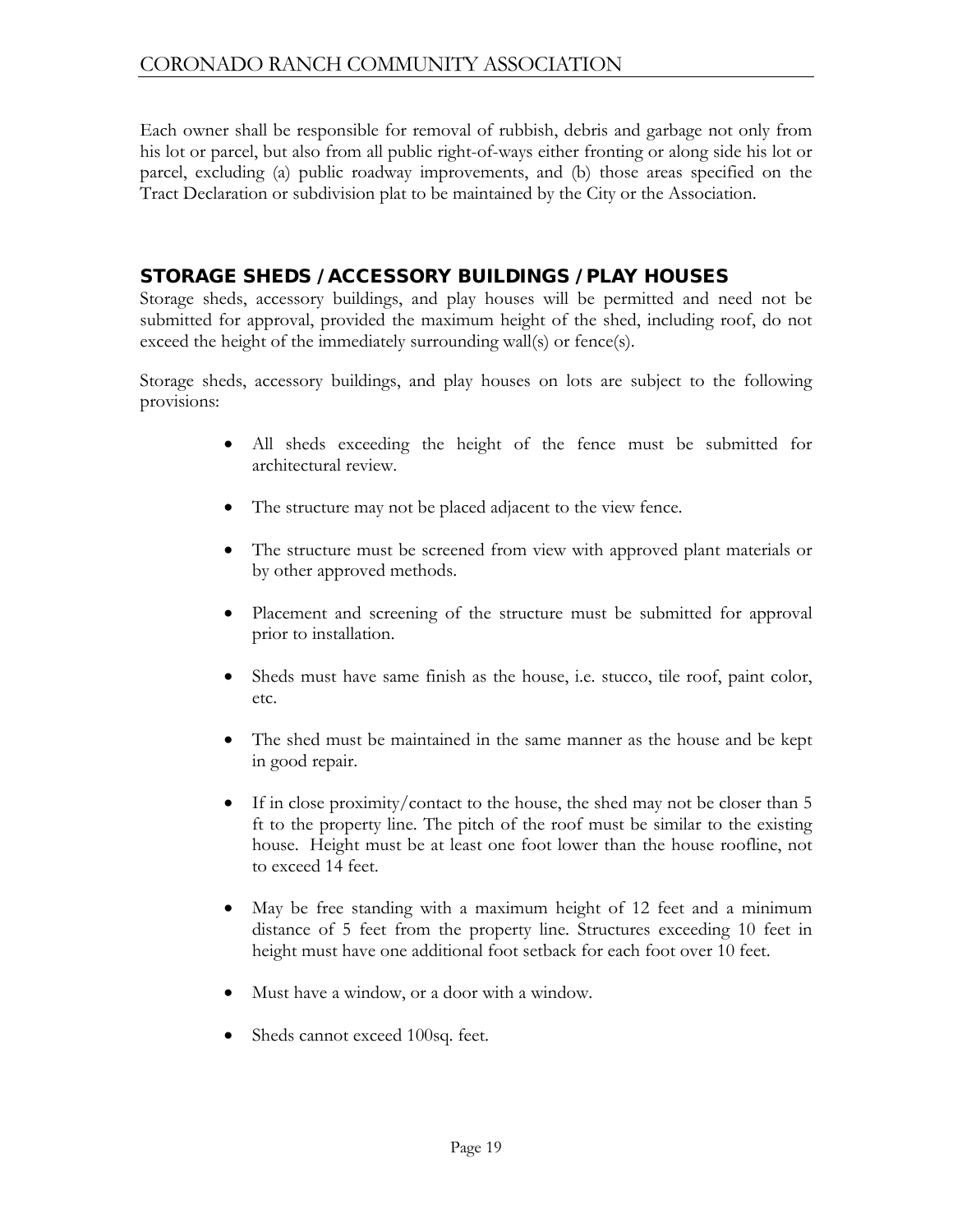Must comply with the Town of Gilbert building codes. A copy of any permits needed must be submitted to the Coronado Ranch design review committee

# Gazebos and Pergolas

Gazebos and pergolas may be permitted, subject to approval by the Design Review Committee (ARC), provided they comply with the following:

- May not exceed a base dimension of 175 sq. feet, have a maximum peak height of 12 feet, and no part of the structure may be within 5 feet of any property line. Eave overhang not to exceed 18 inches beyond the base on any side. Structures exceeding 10 feet in height must have one additional foot setback for each foot over 10 feet.
- May be of an on-site construction or commercially available prefabricated type. Both on-site and prefabricated construction must be certified to withstand at least 100 mph winds.
- Construction may be of either wood/stucco, wood (natural or painted), dark anodized aluminum or painted structural steel material. The wood/stucco finish and color must match that of the house. Wood structure may be left natural or, if painted must match the trim of the house. Anodized aluminum structure must be dark brown or bronze in color, or painted to match the trim of the house. Steel structure must match the color of the house.
- Roof material may be tile to match the house, open lattice (wood or anodized aluminum), anodized aluminum panels (dark brown or bronze in color), or powder coated steel panels in earth tones closely matching the house tile color are preferred (dark brown, bronze or black in color may also be acceptable). Asphalt shingles are expressly prohibited."

All structures that are Visible From Neighboring Property must be approved by The Design Review Committee in advance of construction.

## <span id="page-19-0"></span>WINDOW COVER MATERIALS

Within ninety (90) days after becoming the owner of a Lot, the owner shall install permanent draperies of suitable window coverings on all windows facing the street. All such window coverings facing the street must show white, beige, earth tone or pastel colors unless otherwise approved in writing by the Design Review Committee.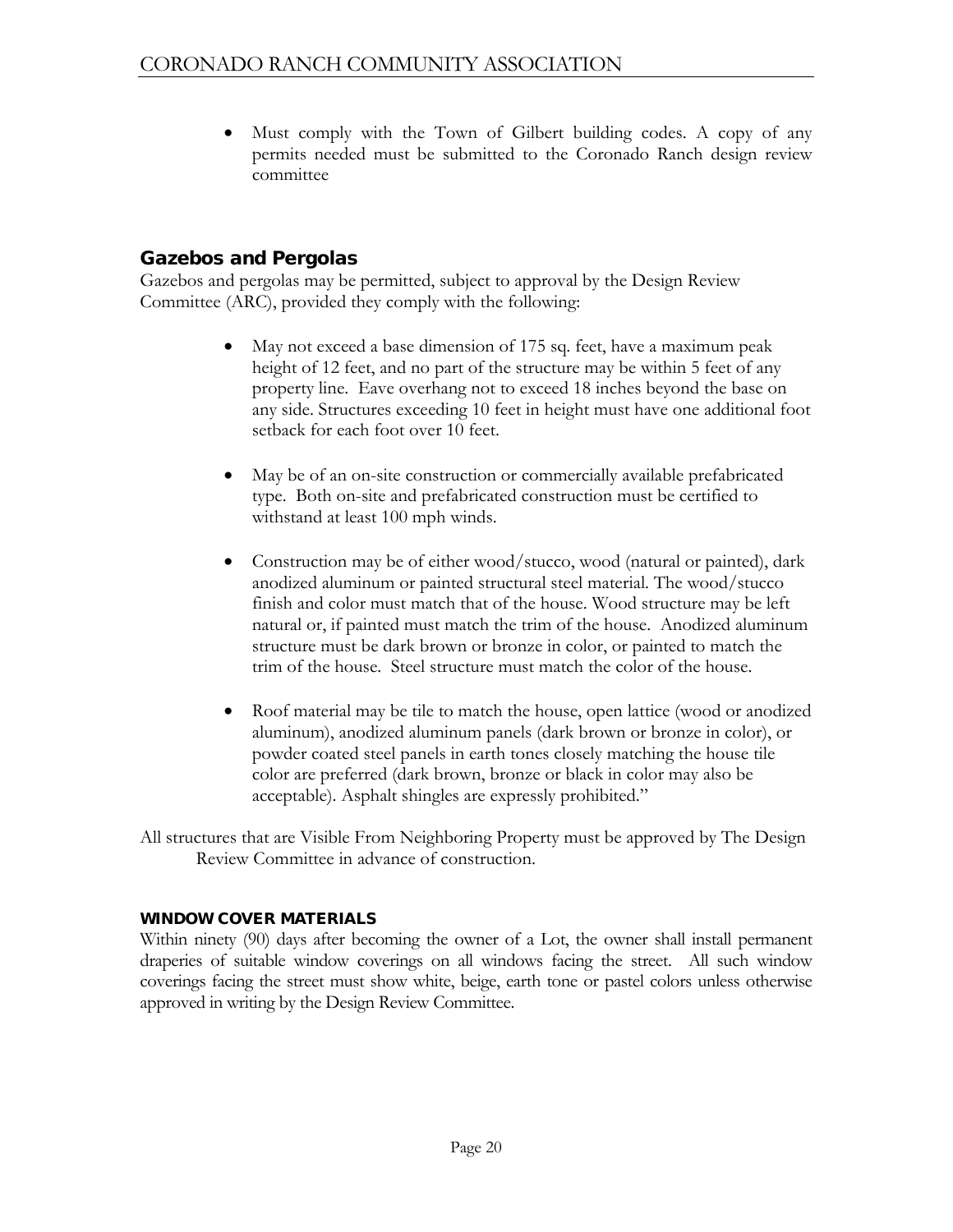# <span id="page-20-0"></span>LANDSCAPE DESIGN GUIDELINES

**Adopted, 2001**

**WITHIN NINETY (90) DAYS OF THE DATE OF CLOSING, THE OWNER OF A LOT SHALL COMPLETE INSTALLATION AND IRRIGATION IMPROVEMENTS IN COMPLIANCE WITH THE CORONADO RANCH COMMUNITY ASSOCIATION CC&R'S AND THE FOLLOWING GUIDELINES AS ADOPTED AND AMENDED FROM TIME TO TIME, IN THAT PORTION OF THE LOT WHICH IS BETWEEN THE STREET(S) ADJACENT TO THE LOT AND THE EXTERIOR WALL OF THE RESIDENTIAL UNIT OR ANY WALL SEPARATING THE SIDE OR BACK YARD OF THE LOT FROM THE FRONT YARD OF THE LOT. REAR YARDS WHICH ARE VISIBLE FROM THE COMMON AREAS SHALL ALSO ADHERE TO THIS INSTALLATION TIME FRAME.**

## **PRIOR TO INSTALLATION OF THE LANDSCAPING, OWNER SHALL MAINTAIN THE LOT IN A WEED-FREE CONDITION.**

#### Front Yard Landscaping

Front yard landscaping must have a minimum of one (1) fifteen (15) gallon tree, five (5) five-gallon shrubs, and decomposed granite or turf.

#### Rear Yard Landscaping For Lots With View Fencing

Landscaping must be installed within ninety (90) days.

#### <span id="page-20-1"></span>Hardscape

Any hardscape items proposed for front yard installation must be approved by the Design Review Committee. Only hardscape items that will be visible from neighboring property in the rear yard will require approval. Materials included in hardscape are concrete, brick, tile, wood, etc. examples of hardscape items are planters, walkways, retaining walls, decorative walls and fountains.

#### <span id="page-20-2"></span>Turf

The Association encourages water conservation.

#### <span id="page-20-3"></span>Rock Ground Cover

If decomposed granite or other landscape rock is used, it must be of an "earth tone" color, and not white, green, blue or other bright colors. Artificially colored rock(s) or granite is prohibited. All rock areas shall be treated with a pre-emergent weed control at regular intervals to retard weed growth. Planting underliner is discouraged.

#### <span id="page-20-4"></span>Prohibited Plant Material

The following vegetation types and varieties are expressly prohibited:

a. Olive trees (Olea europaea) other than the "Swan Hill" variety.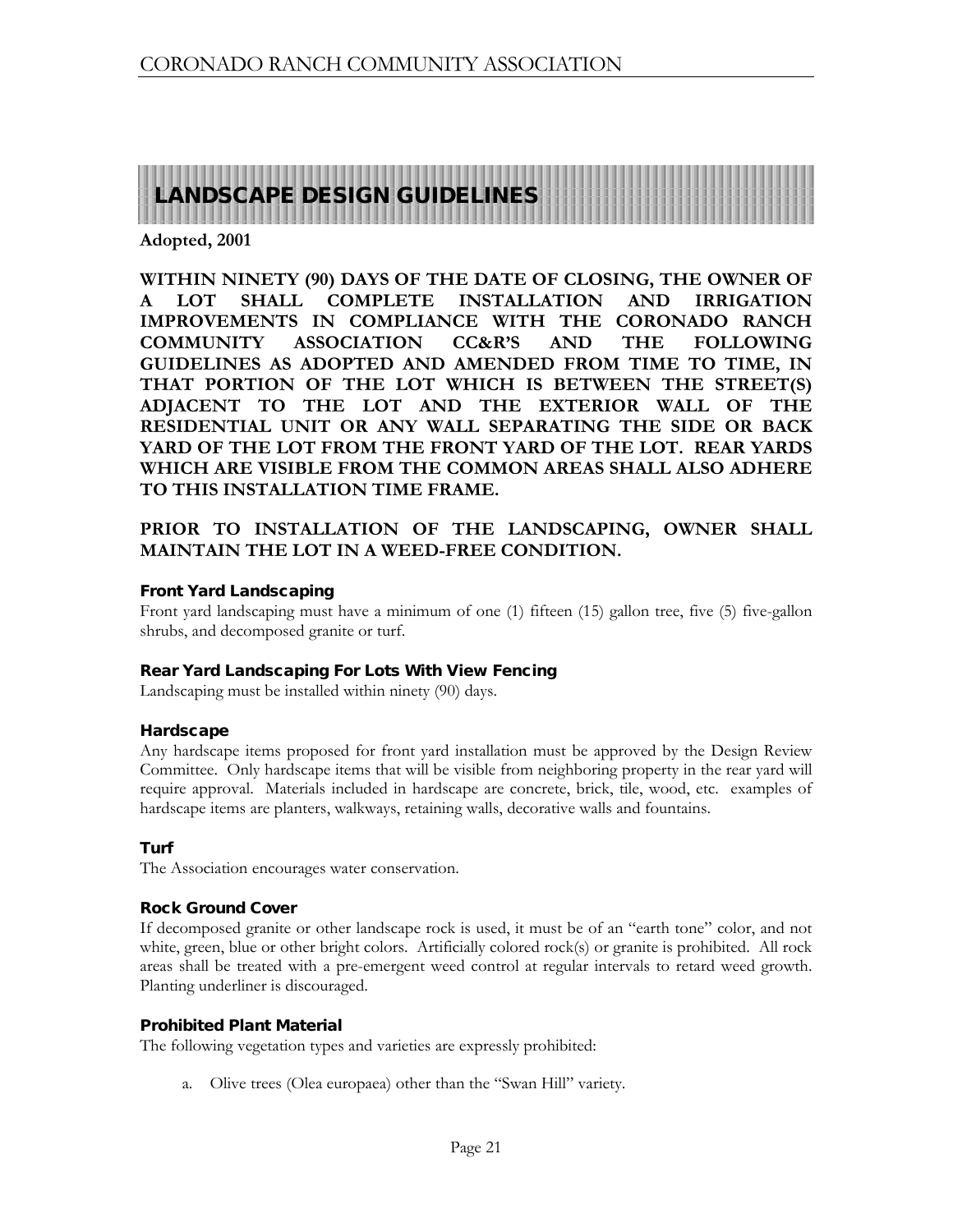- b. Oleanders (Nerium Oleander) other than the dwarf variety and Thevetia (Thevetia species).
- c. Fountain Grass (Pennesethus setaceum) or Pampas Grass (Cortanderia selloana).
- d. All varieties of Citrus are permissible **within the confines of the rear yard only.**
- e. Mexican Palo Verde (Parkinsonia aculeatea).
- f. All varieties of mulberry trees.

#### <span id="page-21-0"></span>Fine Grading and Mounding

Fine grading is a critical aspect of landscaping. Each lot has been graded such that all storm water will drain away from the house. It is important that this drainage pattern be maintained when preparing the landscape design, especially if mounding or berming is proposed. In all cases, the installation must comply with the City grading and drainage plan. Every effort should be made to make mounding appear natural.

#### <span id="page-21-1"></span>Water Features, Statuary, Etc.

Items such as fountains, statuary, etc., are permissible within the rear yard and do not require submittal to the Design Review Committee, except on Lots with view fencing. Any items installed in the rear yard must not exceed the fence line height. Such items must be approved by the Design Review Committee for installation in the front yard. Water features may not exceed 4 ½ feet in height. It is recommended that water features be chlorinated. The Committee reserves the right to limit the size and quantity of statuary in the front yard, as well as rear yards with view fencing. Statuary must not exceed 12 inches in height, must be of earth tones, no painted finishes, and must be approved by the Design Review Committee.

#### <span id="page-21-2"></span>Lighting

Lighting, other than low voltage landscape lights, must be approved by the Architectural Committee. The following outlines the minimum standards for lighting:

- a. Lighting shall be shielded such that the light shines primarily on the lot on which it is installed. Lights which create excessive glare visible from other lots are prohibited.
- b. Outside, ground lights should be screened whenever possible with walls, plant materials or internal shielding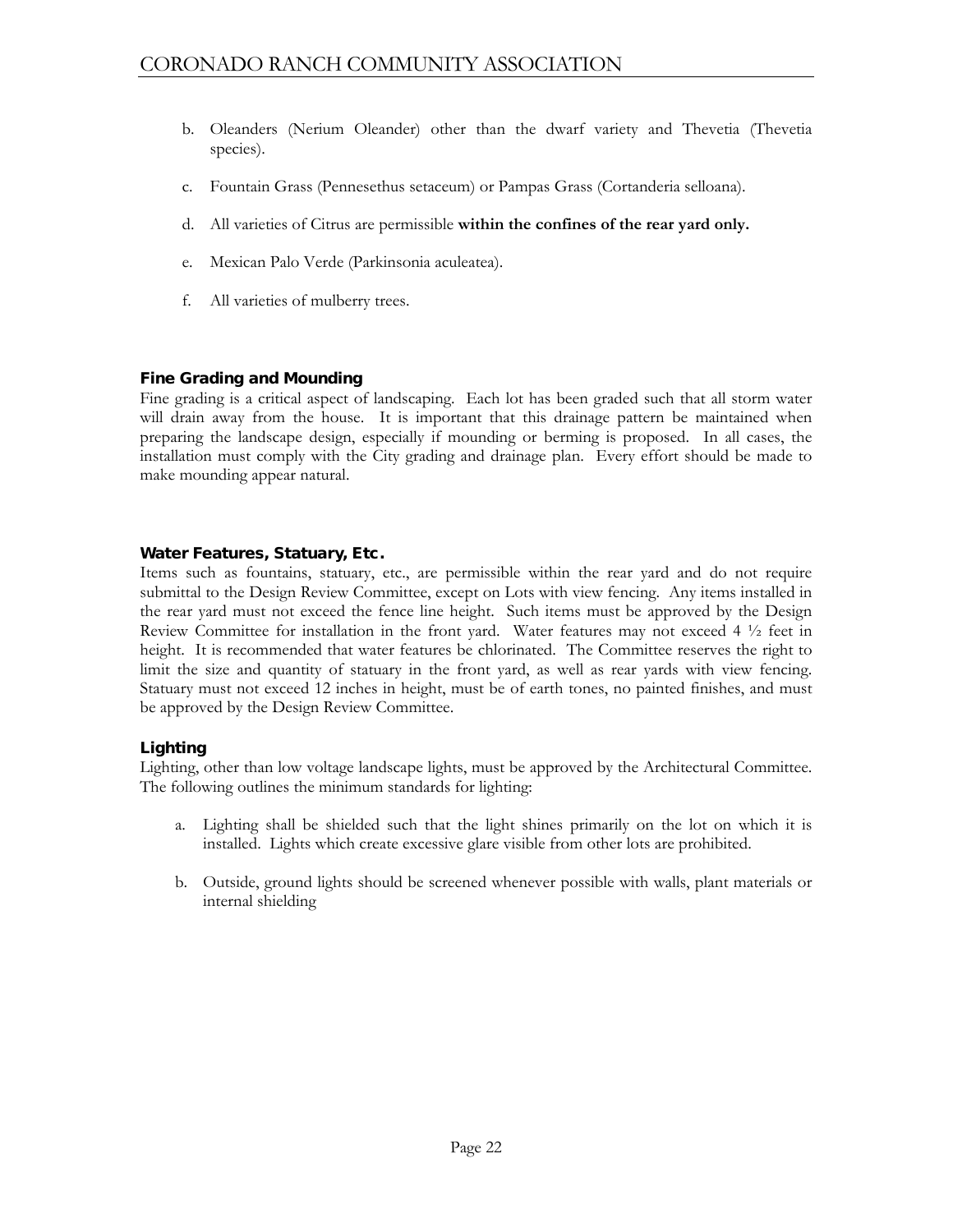# **Exhibit A: Driveway Extensions**

#### **Illustrative Examples Only.**

Existing driveway dimensions may vary slightly based on the original home builder.

Actual driveway extension widths are subject to:

- 1.) 30 feet or 50% of the lot width, whichever is less,
- 2.) available side yard space.

# 2 and 21/2 Car Garage Homes: 26 feet of concrete



3 Car Garage Homes: 30 feet of concrete



# 4 Car Garage Homes (Sidewalk Option): 30 feet of concrete

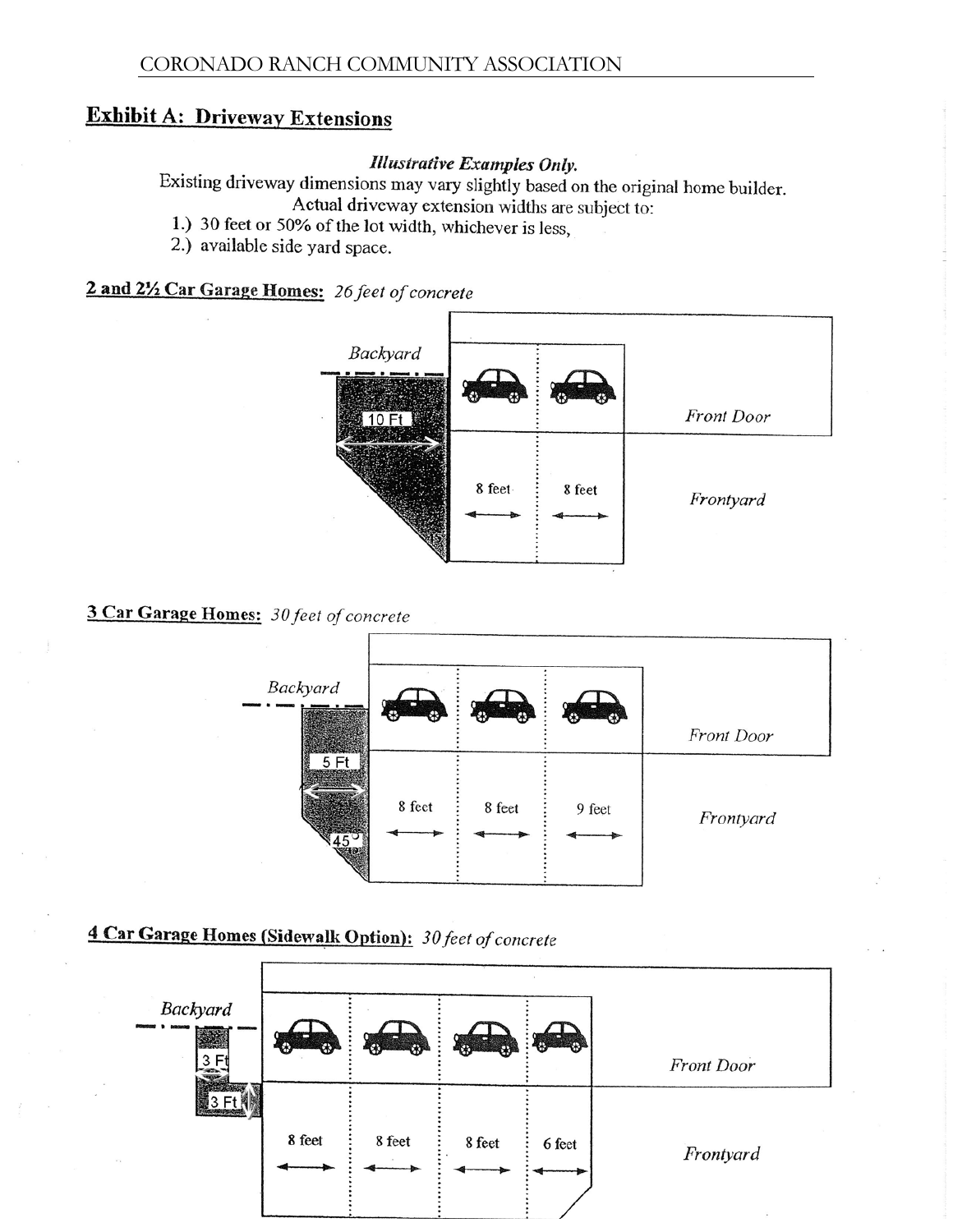<span id="page-23-0"></span>

| Submit to:<br><b>RCP Community Management</b><br>633 E Ray Rd, Suite 122<br>Gilbert, AZ 85296<br>480-813-6788<br>480-545-6196 fax                                                                                                                                               | <b>Architectural Approval Request Form</b> |                                |  |  |
|---------------------------------------------------------------------------------------------------------------------------------------------------------------------------------------------------------------------------------------------------------------------------------|--------------------------------------------|--------------------------------|--|--|
| Requested By:                                                                                                                                                                                                                                                                   | Date:                                      | <b>Service Service</b>         |  |  |
| Name:                                                                                                                                                                                                                                                                           |                                            | Lot Number: <b>All Accords</b> |  |  |
| Address:                                                                                                                                                                                                                                                                        | Telephone: <mark>_</mark>                  |                                |  |  |
| General Description of work to be performed: Include dimensions, shapes, colors, and<br>locations.                                                                                                                                                                              |                                            |                                |  |  |
| *Please attach a sketch, plot map, photograph and sales brochure illustrations of desired addition and/or<br>modifications. Sketch and plot plan must be submitted for the request to be considered.                                                                            |                                            |                                |  |  |
|                                                                                                                                                                                                                                                                                 |                                            |                                |  |  |
|                                                                                                                                                                                                                                                                                 |                                            |                                |  |  |
| I will assume the responsibility for any work under the above-proposed improvement that my contractor or<br>I, accomplish which may, in the future adversely affect to common area. I will assume responsibility for all<br>future maintenance of this addition or improvement. |                                            |                                |  |  |
| Check List - Please check your request to ensure all necessary components are included!<br><b>Materials Description (color, type, size)</b><br><b>Plot Plan</b><br><b>Location on Lot</b>                                                                                       |                                            |                                |  |  |
| <b>Neighbor Approvals</b>                                                                                                                                                                                                                                                       | <b>Dimensions</b><br><b>Photos</b>         |                                |  |  |
| Homeowner's signature: <u>________________________________</u> _<br>Date: <b>Date: Example 2019</b><br>**Notice: Some landscaping changes require adjacent homeowners input prior to                                                                                            |                                            |                                |  |  |
| installation. For any and all changes that go up to property lines or are viewable over the<br>fence line, those surrounding neighbors must give their approval in writing.                                                                                                     |                                            |                                |  |  |
| Please fill out this information on the Coronado Ranch Neighbor Architectural Approval Form.                                                                                                                                                                                    |                                            |                                |  |  |
| Notice to Owners – All work must be completed within 6 months of approval.                                                                                                                                                                                                      |                                            |                                |  |  |
| For Board Use Only<br>For Board Use Unly<br>Data received by Architectural Committee: Data of Decision:                                                                                                                                                                         |                                            |                                |  |  |

| Date received by Architectural Committee: |             |             | Date of Decision: |
|-------------------------------------------|-------------|-------------|-------------------|
| Approval                                  | Disapproval | conditional |                   |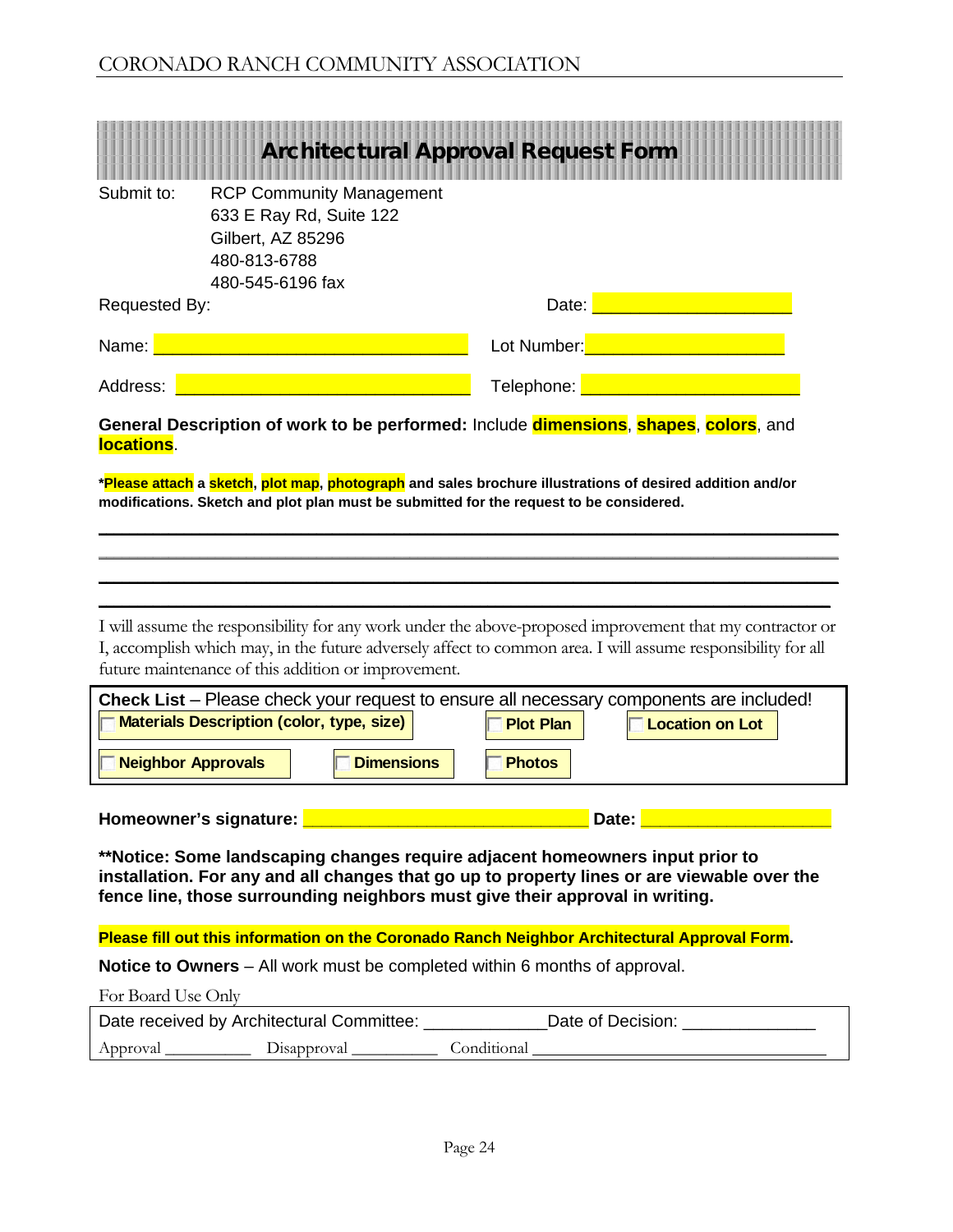<span id="page-24-0"></span>

|                                                                                                                                                                                                                                                                                                                                                                                                                                                                                                                             | NEIGHBOR ARCHITECTURAL APPROVAL FORM |  |
|-----------------------------------------------------------------------------------------------------------------------------------------------------------------------------------------------------------------------------------------------------------------------------------------------------------------------------------------------------------------------------------------------------------------------------------------------------------------------------------------------------------------------------|--------------------------------------|--|
| We are your neighbors at: <u>New York Contract and the set of the set of the set of the set of the set of the set of the set of the set of the set of the set of the set of the set of the set of the set of the set of the set </u>                                                                                                                                                                                                                                                                                        |                                      |  |
| We are seeking to obtain architectural approval for:                                                                                                                                                                                                                                                                                                                                                                                                                                                                        |                                      |  |
| We will be using the following materials to complete this project:                                                                                                                                                                                                                                                                                                                                                                                                                                                          |                                      |  |
|                                                                                                                                                                                                                                                                                                                                                                                                                                                                                                                             |                                      |  |
| It will be located within subset of our common wall, and will be seen in height, and will<br>be $\frac{1}{\sqrt{1-\frac{1}{\sqrt{1-\frac{1}{\sqrt{1-\frac{1}{\sqrt{1-\frac{1}{\sqrt{1-\frac{1}{\sqrt{1-\frac{1}{\sqrt{1-\frac{1}{\sqrt{1-\frac{1}{\sqrt{1-\frac{1}{\sqrt{1-\frac{1}{\sqrt{1-\frac{1}{\sqrt{1-\frac{1}{\sqrt{1-\frac{1}{\sqrt{1-\frac{1}{\sqrt{1-\frac{1}{\sqrt{1-\frac{1}{\sqrt{1-\frac{1}{\sqrt{1-\frac{1}{\sqrt{1-\frac{1}{\sqrt{1-\frac{1}{\sqrt{1-\frac{1}{\sqrt{1-\frac{1}{\sqrt{1-\frac{1}{\sqrt{1-\$ |                                      |  |
| By signing below, as a neighbor of above homeowner, I certify that I have been shown a plot<br>map, a set of plans, or a photograph of the proposed plans that my neighbor has for this<br>architectural request.                                                                                                                                                                                                                                                                                                           |                                      |  |
|                                                                                                                                                                                                                                                                                                                                                                                                                                                                                                                             |                                      |  |
|                                                                                                                                                                                                                                                                                                                                                                                                                                                                                                                             |                                      |  |
|                                                                                                                                                                                                                                                                                                                                                                                                                                                                                                                             |                                      |  |
|                                                                                                                                                                                                                                                                                                                                                                                                                                                                                                                             |                                      |  |
|                                                                                                                                                                                                                                                                                                                                                                                                                                                                                                                             |                                      |  |
|                                                                                                                                                                                                                                                                                                                                                                                                                                                                                                                             |                                      |  |
|                                                                                                                                                                                                                                                                                                                                                                                                                                                                                                                             |                                      |  |